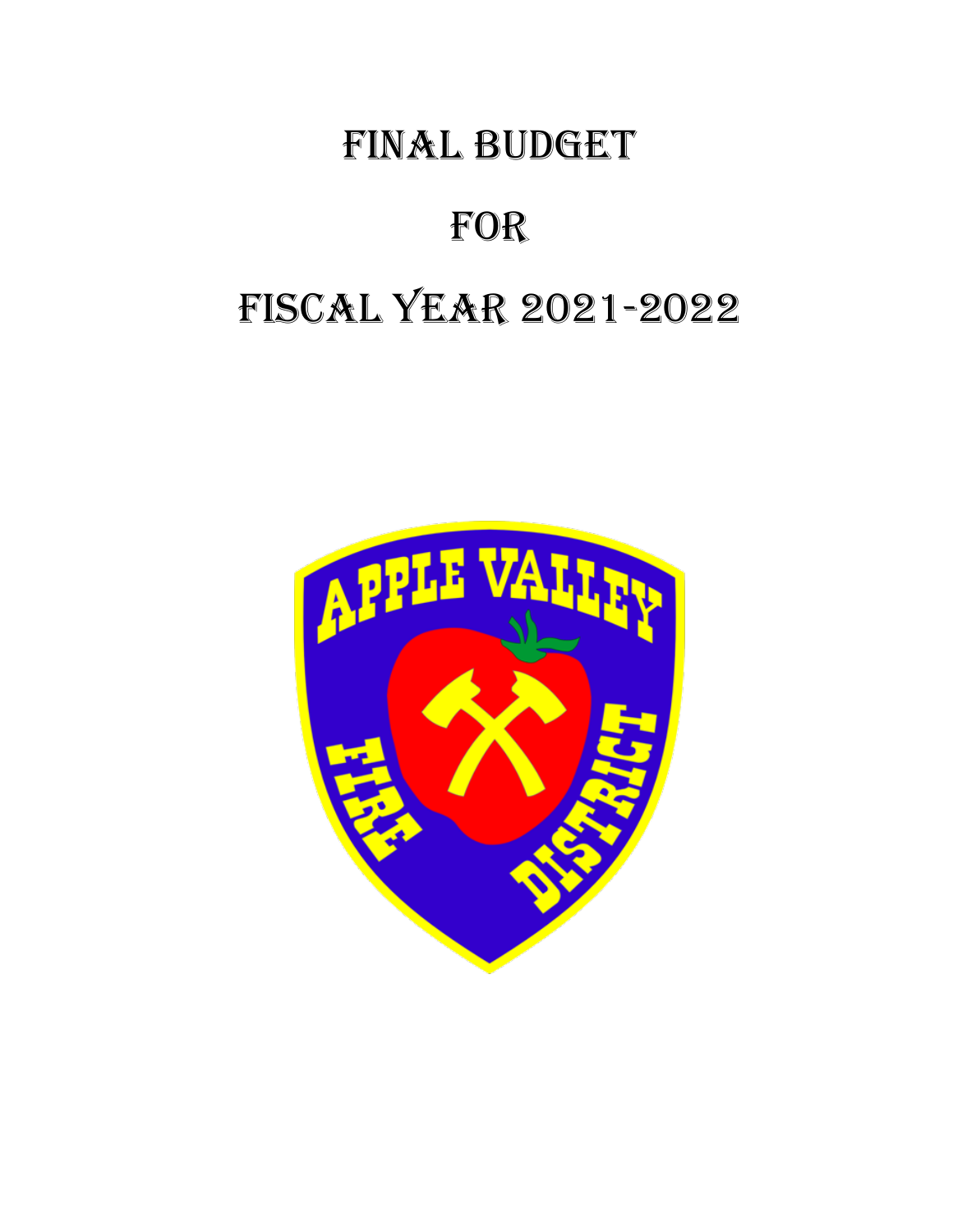

# **Table of Contents**

| General Fund - Multi-Year Comparison Analysis (2008) [2010] Ceneral Fund - Multi-Year Comparison Analysis (201 |
|----------------------------------------------------------------------------------------------------------------|
|                                                                                                                |
|                                                                                                                |
|                                                                                                                |
|                                                                                                                |
|                                                                                                                |
|                                                                                                                |
|                                                                                                                |
|                                                                                                                |

# <span id="page-1-0"></span>TRANSMITTAL LETTER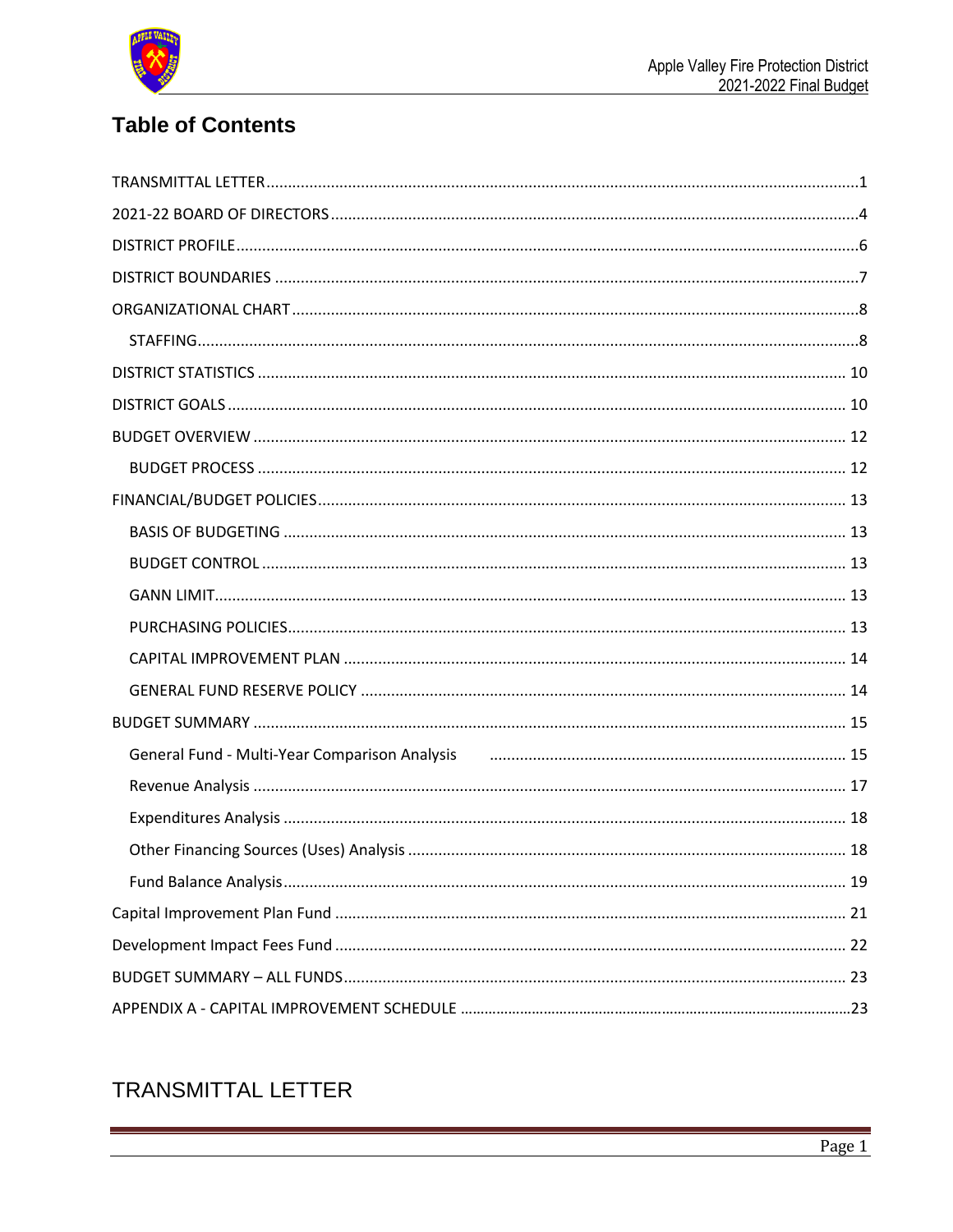

September 21, 2021

President Kuhn and Members of the Board,

On behalf of the Apple Valley Fire Protection District, we are pleased to present the Fiscal Year 2021- 22 Final Budget to the Board of Directors. The 2021-22 Final Budget has been developed to support the District's overall mission "to enhance the quality of life for our citizens and visitors through the protection of life, property, and the environment from the effects of fire, health, and hazardous threats." As presented, the FY 2021-22 Final Budget represents the culmination of collaborative efforts of all personnel.

The General Fund Final Budget reflects revenues of \$14.42 million and expenditures of \$14.57 million which include a one-time \$150,000 use of surplus from the 20-21 fiscal year in the form of an additional transfer to the CIP fund. The use of the 20-21 surplus was discussed with the Board in August 2021 as a means to mitigate rising costs in vehicle replacements as the COVID-19 pandemic continues to impact the economy with increased costs for materials. The Capital Improvement Plan Final expenditures budget shows \$879 thousand of planned expenditures and a transfer in from the General Fund in the amount of \$650 thousand. There are no planned expenditures for the Development Impact Fee Fund in 2021-22.

|                                    | 2021-22                  | 2021-22                  |             |
|------------------------------------|--------------------------|--------------------------|-------------|
| <b>Fund Expenditures</b>           | Preliminary              | Final                    | Change from |
|                                    | <b>Budget</b>            | <b>Budget</b>            | Preliminary |
| <b>General Fund</b>                | 14,208,850               | 14,570,735               | 361,885     |
| <b>Capital Improvement Fund</b>    | 695,029                  | 879,596                  | 184,567     |
| <b>Development Impact Fee Fund</b> | $\overline{\phantom{0}}$ | $\overline{\phantom{0}}$ |             |

District operations are funded through two main revenue sources including ad valorem property taxes and special tax revenue from the Districts' special tax measure, which collectively represent 90% of the District's revenue. The Final Budget includes conservative revenue growth in light of the current economic situation as a result of the continuing effects of the COVID-19 pandemic. The District is also experiencing an increase in service demand and overall costs.

The District has seen good property tax growth in the 2020-21 year with hopes that the growth will continue into the 2021-22 year. With the uncertainly of the true effects of COVID-19 on the local economy, Staff is budgeting for a modest 3.5% increase in property taxes for the 2021-22 year. Staff will continue to monitor property tax and special tax distributions throughout the year and, if noted growth occurs, recommend conservative budget adjustments to the Board.

Property tax revenues have been forecasted to increase by 3.5% over the general levy and supplemental taxes collected in FY 2020-21. 2021-22 budgeted special tax revenues reflect a 1.87% increase over 2020-21 as approved by the District's Board of Directors in April 2021.

Expenditures for staffing continue to increase from year to year. The FY 2021-22 Final Budget includes 59 full time positions and 6 part-time positions. The FY 2021-22 Final Budget also includes higher costs for CalPERS retirement related to unfunded liabilities and increases in the normal cost rate. Ramped up increases in CalPERS costs are expected throughout the next several years.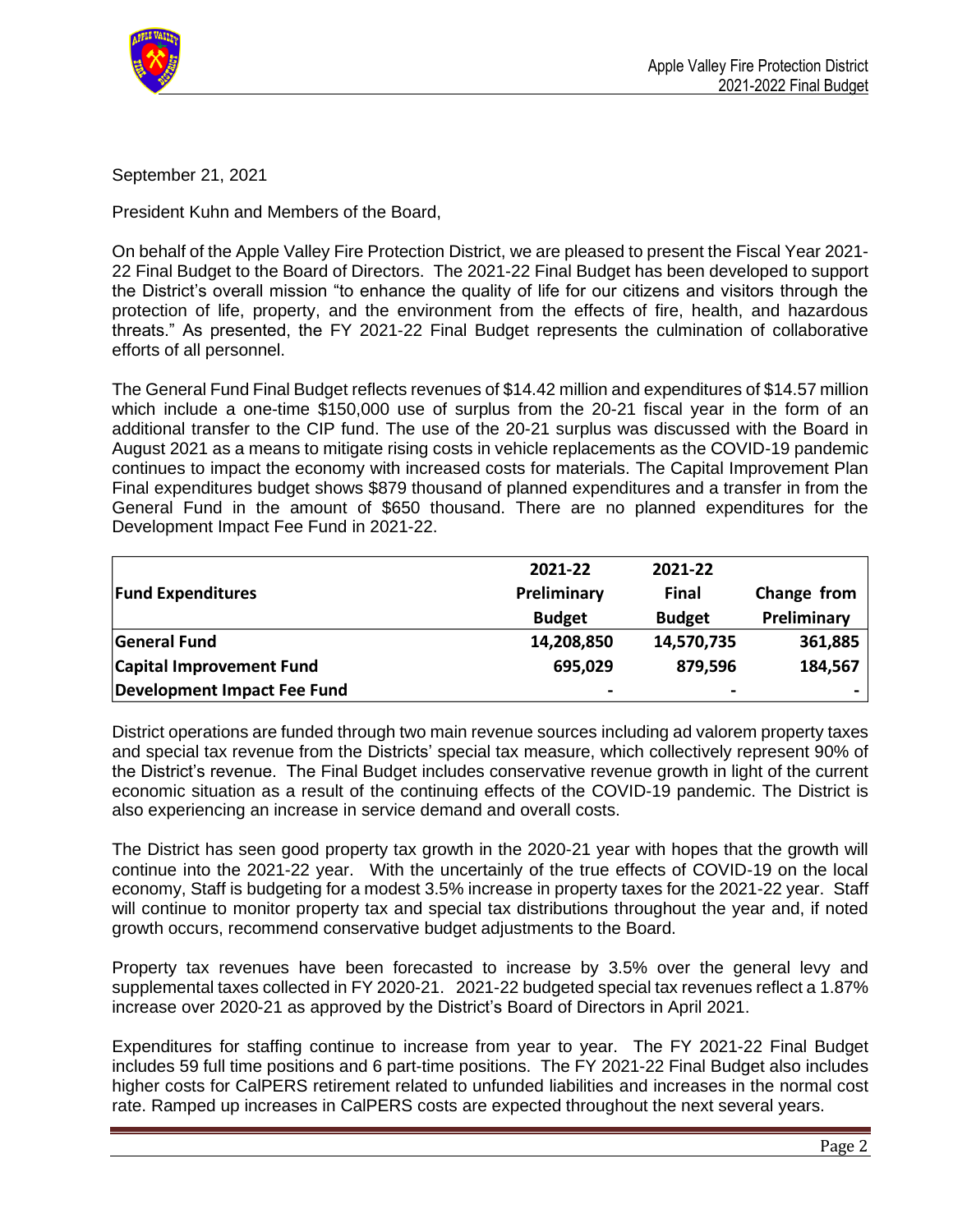

The District is committed to efficient and transparent financial stewardship of both current and future financial assets and liabilities. Over the course of FY 2021-22, the District will continue to analyze and plan for future budget impacts such as the funding for the CalPERS pension unfunded liabilities, other post-employment benefits (OPEP) unfunded liabilities and employee vacation and sick leave accruals as well as future capital expenditure requirements.

The 2021-22 Final Budget will enable the District to continue to provide fire protection service to residents throughout the District. Thank you to the Board of Directors for the continued support, direction, and leadership you provide to the District. Our appreciation also extends to all the District staff who not only provided input for this process but who remain dedicated and committed to serving our community.

Sincerely,

Ken Harrison Fire Chief

Mich Stree

Mark Shaker Finance Officer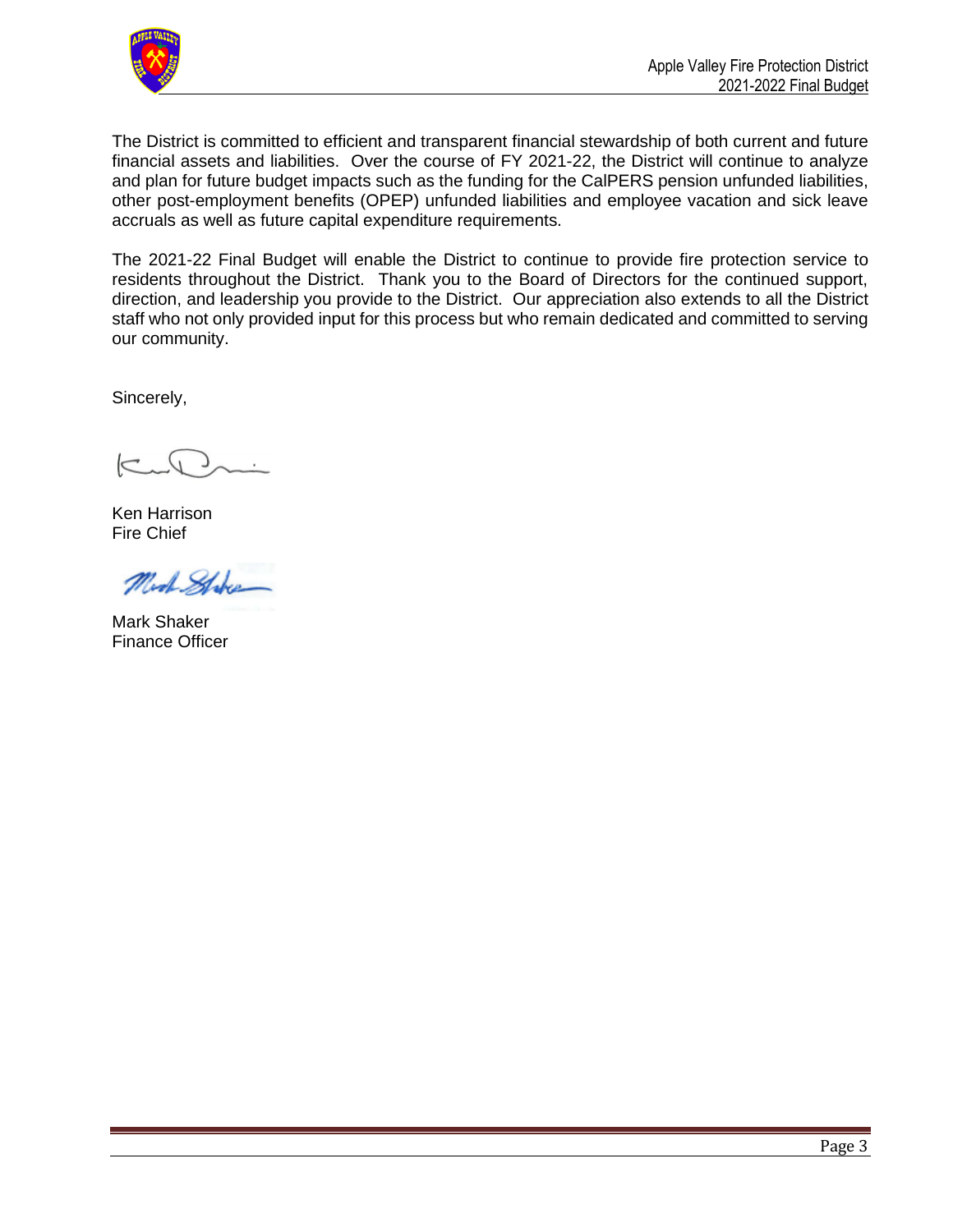

## <span id="page-4-0"></span>**2021-22 BOARD OF DIRECTORS**



**Colleen Kuhn** President



**Dan Leary Director** 



**Amanda Hernandez Director** 



**Aaron Conley** Vice President



**Sid Hultquist Director**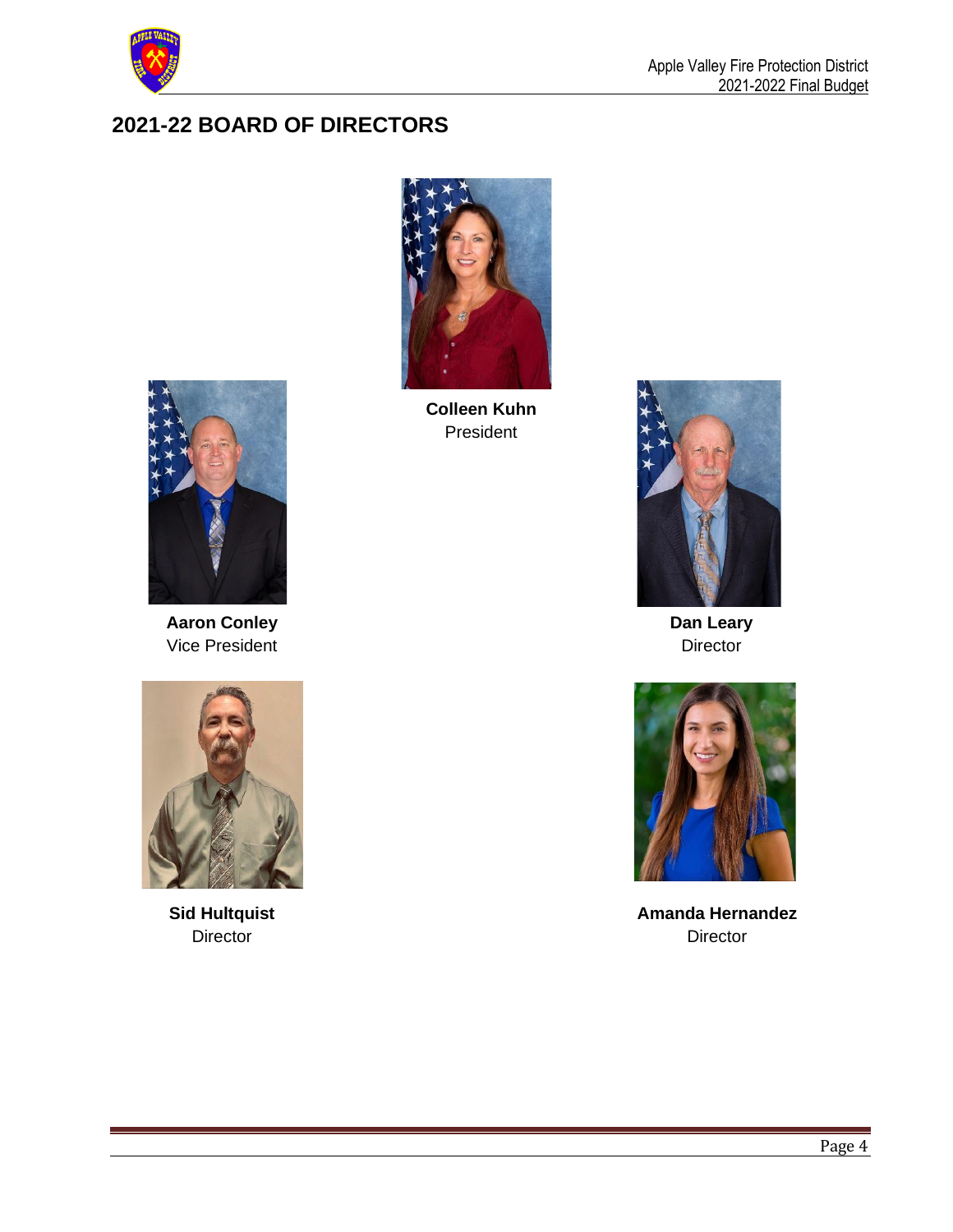

# **FOR FISCAL YEAR 2021-2022**

#### **ADMINISTRATIVE FINAL BUDGET PREPARATION**

#### **STAFF**

Ken Harrison, Fire Chief

Mark Shaker, Finance Officer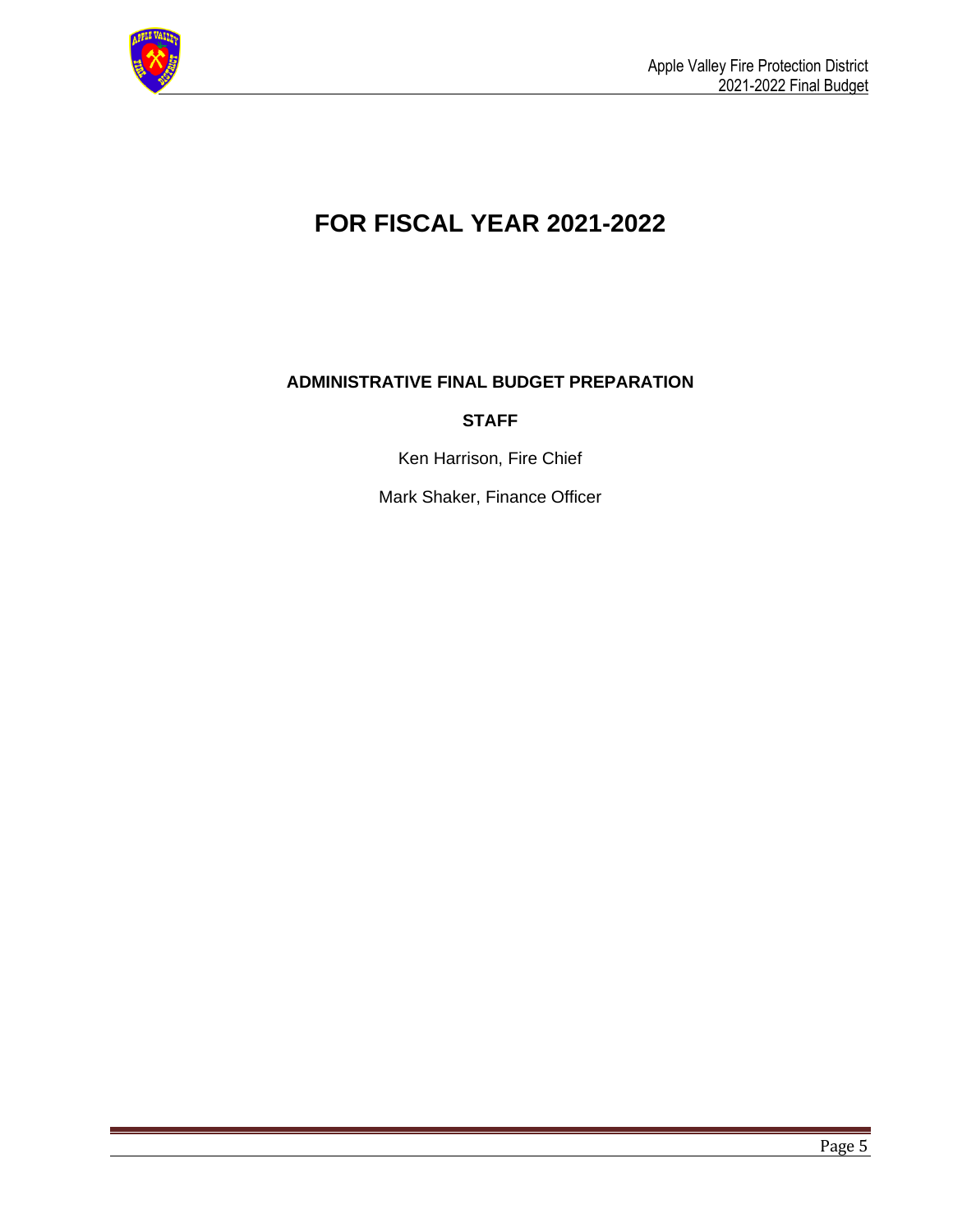

## <span id="page-6-0"></span>**DISTRICT PROFILE**

Formed in January 1951, Apple Valley Fire Protection District (District) is an independent and selfgoverned fire protection district governed by a board of five directors. Located in the high desert region of the County of San Bernardino (County), the District's boundary encompasses a 206 square mile area and population of approximately 94,000.

The District provides fire protection, paramedical services, fire prevention and code enforcement services to a varied mix of development. In the District there are approximately 26,300 residential dwelling units ranging from single-family dwellings, apartment complexes, town homes and mobile homes which make up 97 percent of all developed property. Commercial development accounts for 607 parcels or 2 percent of developed property while vacant land accounts for approximately 10,833 parcels or 27 percent of the parcels in the District's area of responsibility.

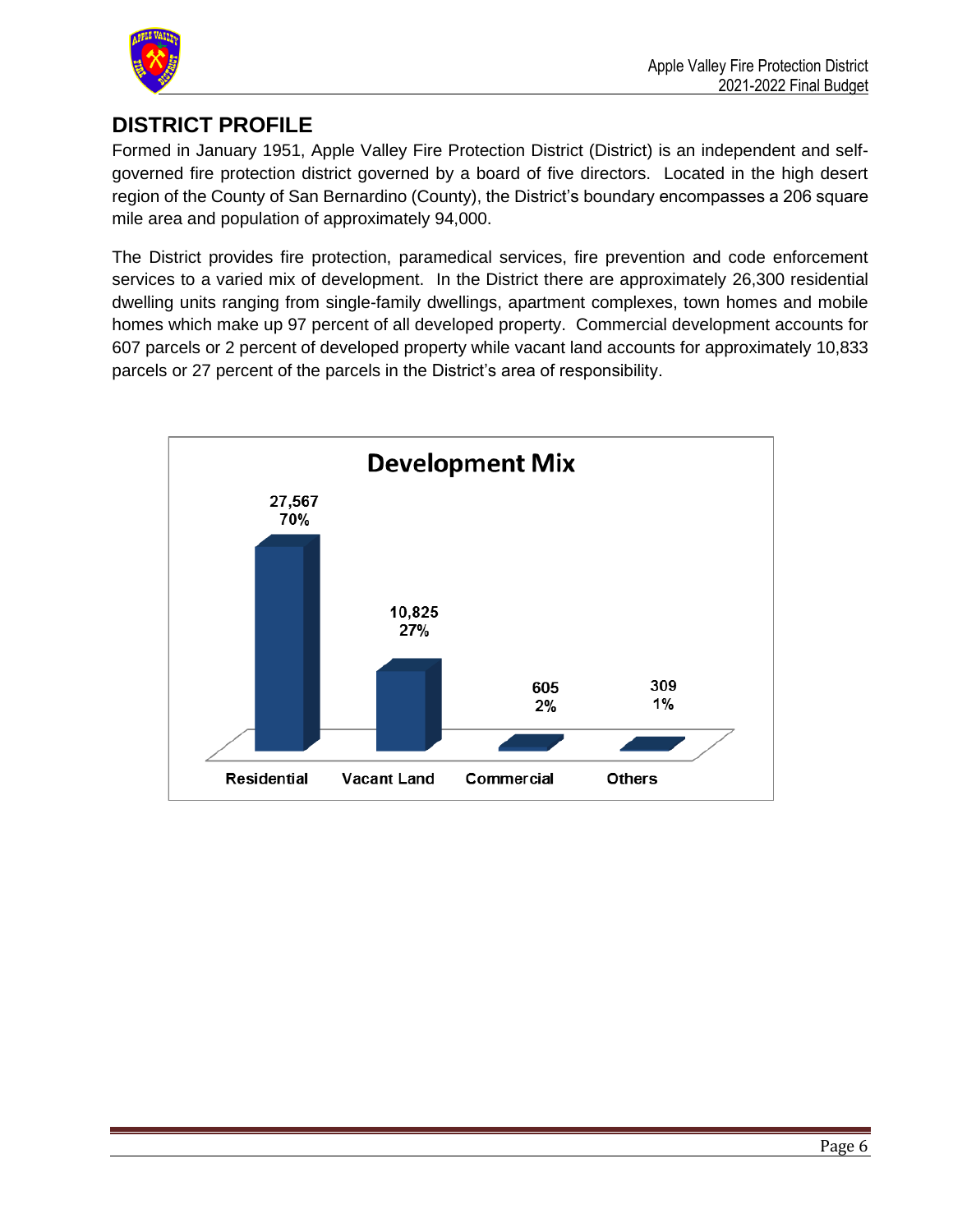

## <span id="page-7-0"></span>**DISTRICT BOUNDARIES**

The District encompasses the Town of Apple Valley, bordering Interstate 15 and the cities of Victorville and Hesperia to the west; County unincorporated areas to the north and south, and Lucerne Valley to the east.

Within the District boundaries are 22 public and private schools, a general aviation airport, and thousands of acres of undeveloped vacant land.

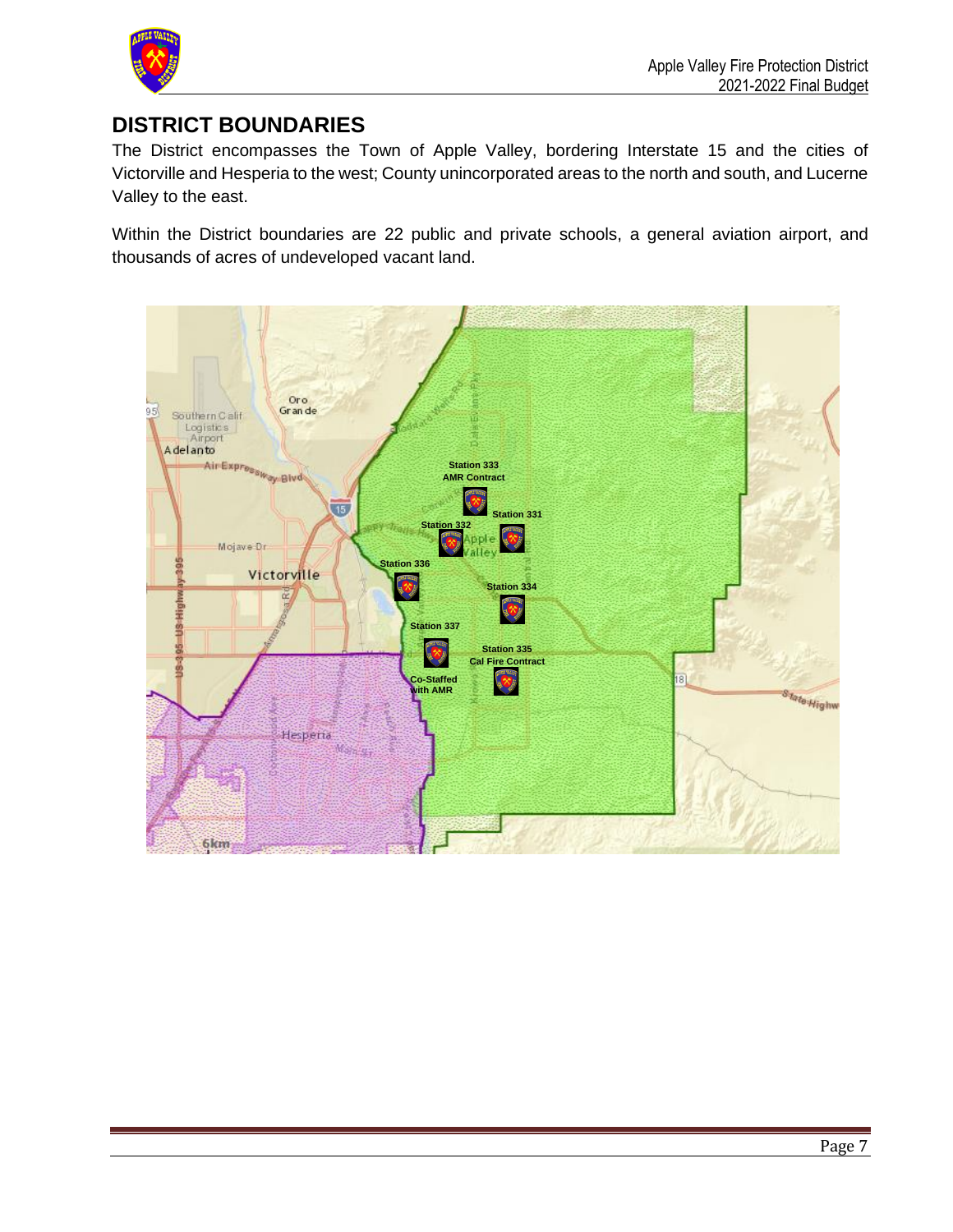

### <span id="page-8-0"></span>**ORGANIZATIONAL CHART**



#### <span id="page-8-1"></span>**STAFFING**

Administrative & Finance - All administrative functions of the District are managed by an Administrative Manager who supervises one full-time employee and one part time employee. A Finance Officer manages all financial aspects of the district and supervises the Accounting Technician.

Operations - There are 48 full-time personnel in the operations section. Full-time staffing consists of a Fire Chief, 3 Battalion Chiefs, 15 Captains, 12 Engineers, 15 Firefighter/Paramedics and 3 Limited Term Firefighters.

The District staffs five stations 24 hours a day, 7 days a week. Stations 331, 332, 334, and 336 are staffed each with a Full Time Captain, Engineer and Firefighter Paramedic and Station 337 is staffed with a Full-Time Captain and Firefighter Paramedic. The District also utilizes Limited Term Firefighters, in agreement with the Professional Firefighters Association, to augment daily staffing. A total of three Battalion Chief's, each assigned to a shift, provide supervision of the five station Captains and their crews. The required minimum staffing necessary to staff the five staffed District Fire Stations and provide for the necessary command and control is 15 personnel per day.

Two additional stations are owned by the District but are not staffed by District personnel. These stations are leased to outside agencies including Cal Fire at Station 335 and American Medical Response (AMR) at Station 333.

Fleet Services - A Fleet Services Manager supervises one mechanic and a part time clerk. Fleet services is responsible for the repair and maintenance of all the District's vehicles and fire apparatus.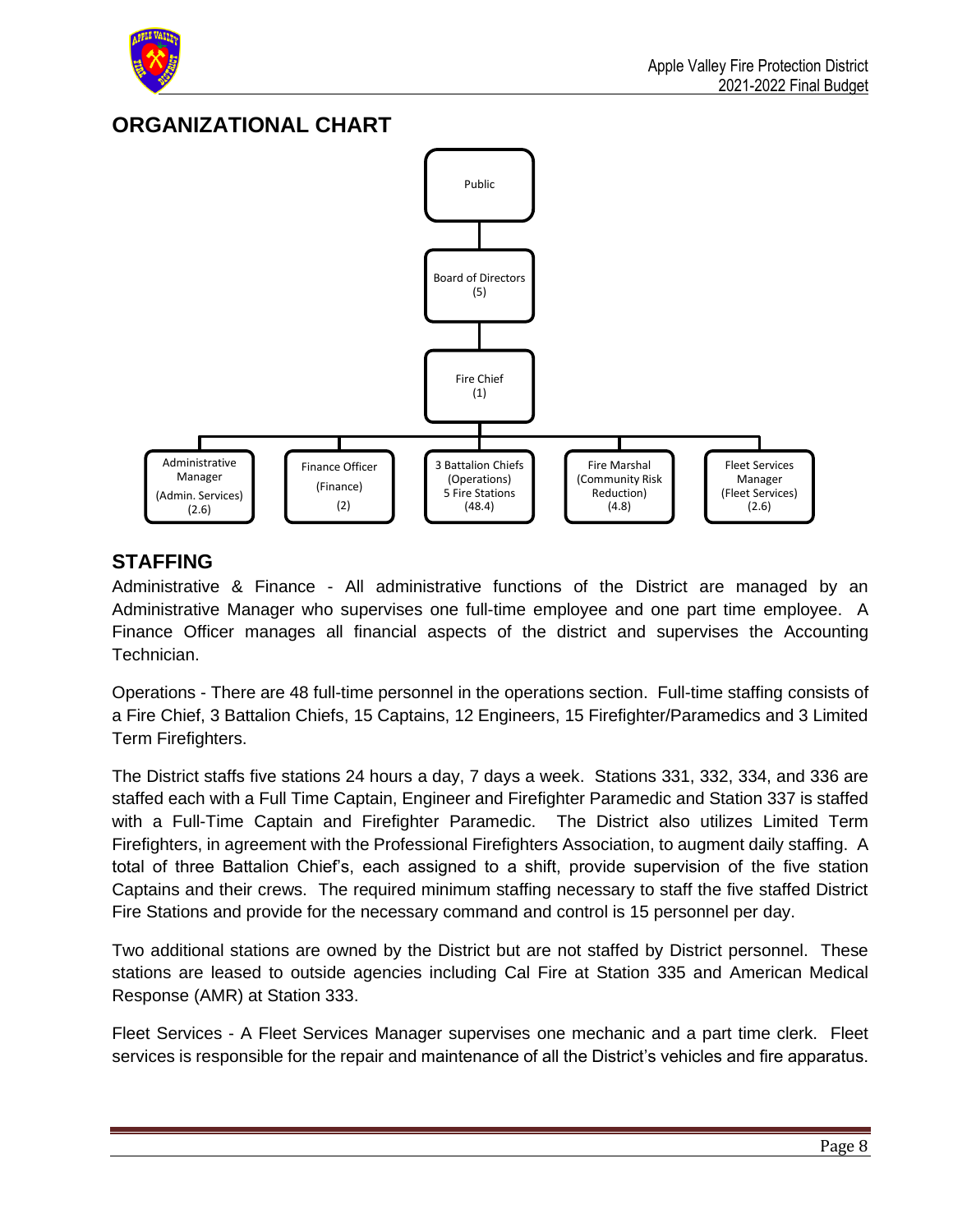

Community Risk Reduction - The Fire Marshal supervises a staff of three full-time employees and one part-time employee.

To better quantify the number of personnel within the fire district Full Time Equivalency (FTE) is utilized. Part-Time employees are shown as FTE based on the number of hours worked. In 2021- 22 the District will have 6 Part-Time employees who account for 2.4 FTE's providing a total staffing of 61.4 employees. This number is quantified in the table of organization below.

|               |                   |                                   |                         |                   | <b>Staffing Analysis</b><br><b>By Division</b><br>2021-22 Final Budget |                                 |                  |
|---------------|-------------------|-----------------------------------|-------------------------|-------------------|------------------------------------------------------------------------|---------------------------------|------------------|
|               | <b>Fire Chief</b> | Administrative<br><b>Services</b> | <b>Finance</b>          | <b>Operations</b> | <b>Community</b><br><b>Risk Reduction</b>                              | <b>Fleet</b><br><b>Services</b> | <b>Total</b>     |
| 2017-18       |                   |                                   |                         |                   |                                                                        |                                 |                  |
| Full-Time     | 1                 | 3                                 | 1                       | 45                | 3                                                                      | $\overline{2}$                  | 55               |
| Part-Time FTE | 0                 | 0.6                               | $\mathbf 0$             | 2.8               | 1.6                                                                    | $\pmb{0}$                       | $\sqrt{5}$       |
| <b>Total</b>  | 1                 | 3.6                               | 1                       | 47.8              | 4.6                                                                    | $\overline{\mathbf{2}}$         | 60               |
| 2018-19       |                   |                                   |                         |                   |                                                                        |                                 |                  |
| Full-Time     | 1                 | 3                                 | 1                       | 48                | 4                                                                      | $\overline{2}$                  | 59               |
| Part-Time FTE | 0                 | $\boldsymbol{0}$                  | 0.6                     | 0                 | 0.8                                                                    | 0.6                             | $\boldsymbol{2}$ |
| <b>Total</b>  | 1                 | $\overline{3}$                    | 1.6                     | 48                | 4.8                                                                    | 2.6                             | 61               |
| 2019-20       |                   |                                   |                         |                   |                                                                        |                                 |                  |
| Full-Time     | 1                 | 3                                 | $\overline{2}$          | 48                | 4                                                                      | 5                               | 63               |
| Part-Time FTE | 0                 | $\mathbf 0$                       | $\boldsymbol{0}$        | 0.4               | 0.8                                                                    | $\mathbf 0$                     | 1.2              |
| <b>Total</b>  | 1                 | $\overline{3}$                    | $\overline{\mathbf{2}}$ | 48.4              | 4.8                                                                    | 5                               | 64.2             |
| 2020-21       |                   |                                   |                         |                   |                                                                        |                                 |                  |
| Full-Time     | 1                 | 3                                 | 1                       | 48                | 4                                                                      | $\overline{2}$                  | 59               |
| Part-Time FTE | 0                 | 0                                 | 0.6                     | 0.4               | 0.8                                                                    | 0.6                             | 2.4              |
| <b>Total</b>  | 1                 | $\overline{\mathbf{3}}$           | 1.6                     | 48.4              | 4.8                                                                    | 2.6                             | 61.4             |
| 2021-22       |                   |                                   |                         |                   |                                                                        |                                 |                  |
| Full-Time     | 1                 | $\overline{2}$                    | $\overline{2}$          | 48                | 4                                                                      | $\overline{2}$                  | 59               |
| Part-Time FTE | 0                 | 0.6                               | 0                       | 0.4               | 0.8                                                                    | 0.6                             | 2.4              |
| <b>Total</b>  | 1                 | 2.6                               | $\overline{\mathbf{2}}$ | 48.4              | 4.8                                                                    | 2.6                             | 61.4             |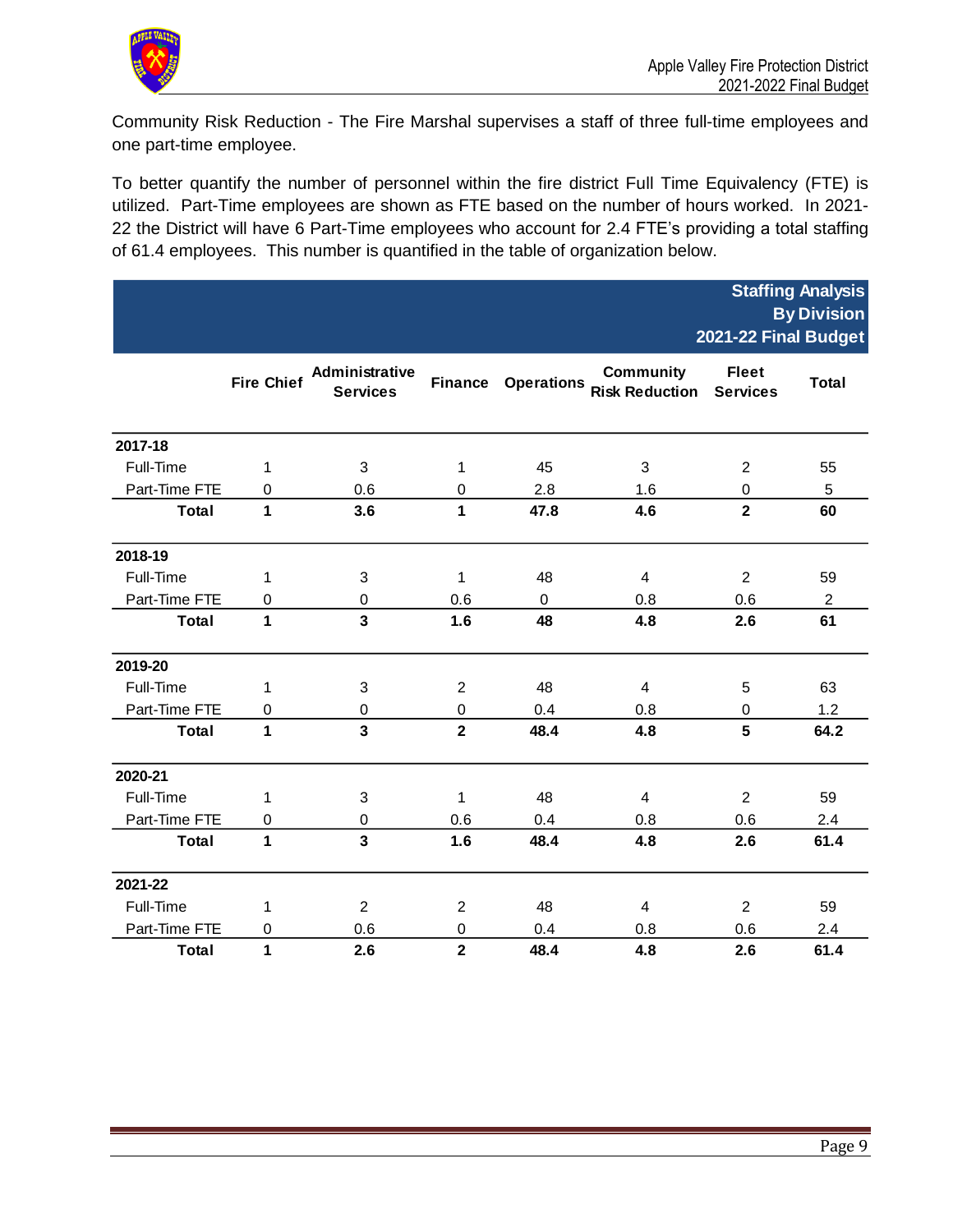

## <span id="page-10-0"></span>**DISTRICT STATISTICS**

For the calendar year ended December 2020, the District responded to 13,209 calls for service, an increase of approximately 4 percent from 2019. The majority of responses, 9,688 or 73 percent, were for rescue or medical emergency incidents. A total of 299 fire incidents were handled by the District including structure fires, vehicle fires and vegetation fires.

<span id="page-10-1"></span>

| <b>Incident Type YTD</b>                                     | <b>Dec-18</b> | <b>Dec-19</b> | <b>Dec-20</b> |
|--------------------------------------------------------------|---------------|---------------|---------------|
| Fire                                                         | 229           | 299           | 302           |
| Rescue & Emergency Medical                                   | 9,165         | 9,332         | 9,688         |
| <b>Hazardous Condition</b>                                   | 132           | 152           | 143           |
| <b>Service Calls</b>                                         | 972           | 1000          | 1103          |
| Good Intent Calls                                            | 1,273         | 1,499         | 1,621         |
| <b>False Alarms</b>                                          | 313           | 368           | 335           |
| Special Incident Types                                       | 27            | 18            | 13            |
| Severe Weather & Natural Disaster                            | 2             | $\mathbf{1}$  | 0             |
| pressure Rupture, Explosion,<br>Over<br>Overheat - (No Fire) | 6             | 11            | 4             |
| <b>Total Incidents</b>                                       | 12119         | 12680         | 13209         |
| <b>Mutual Aid Tracking</b>                                   |               |               |               |
| AV Assisting Other Agencies                                  | N/A           | 122           | 169           |
| Other Agencies Assisting AV                                  | N/A           | 64            | 89            |
| AV Assisting Victorville                                     | N/A           | 181           | 203           |
| Victorville Assisting AV                                     | N/A           | 73            | 86            |

The Fire Prevention Division activities for the three years ended December are shown in the table below:

|                                           | <b>Dec</b> | <b>Dec</b> | <b>Dec</b> |
|-------------------------------------------|------------|------------|------------|
| <b>Activity YTD</b>                       | 2018       | 2019       | 2020       |
| Inspections (Annuals, C/O, Development    | 1612       | 1571       | 786        |
| Permits                                   | 400        | 415        | 420        |
| Fire Plan Reviews                         | 252        | 262        | 198        |
| <b>Vegetation Management</b>              | 40000      | 42000      | 35000      |
| Fire Investigations                       | 151        | 251        | 208        |
| Pub-Ed Programs: # of programs/Attendance | 92/14650   | 96/10672   | 16/258     |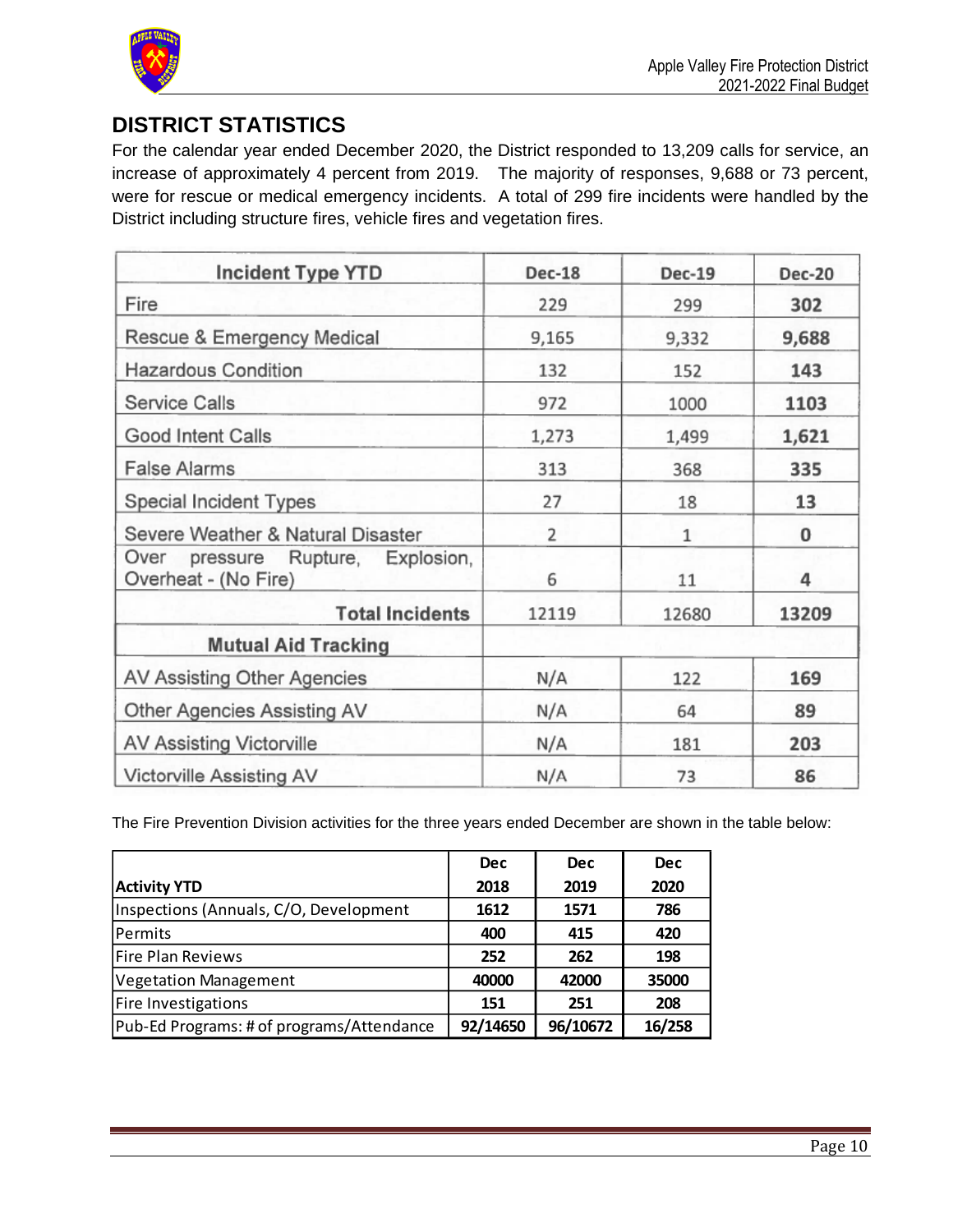

#### DISTRICT GOALS

- To select qualified personnel necessary to fill District vacancies as they occur.
- To assure that all probationary employees meet District expectations throughout and prior to the conclusion of their probationary process.
- To continually analyze response times and take appropriate actions necessary to improve the District's response time to emergency incidents.
- To meet the Risk Reduction needs of our community by performing timely review of incident origin and cause, inspections, enforcement, education plan review and permitting.
- Continue to improve budget preparation and implementation by developing standardized financial procedures for use by all chief officers and program managers.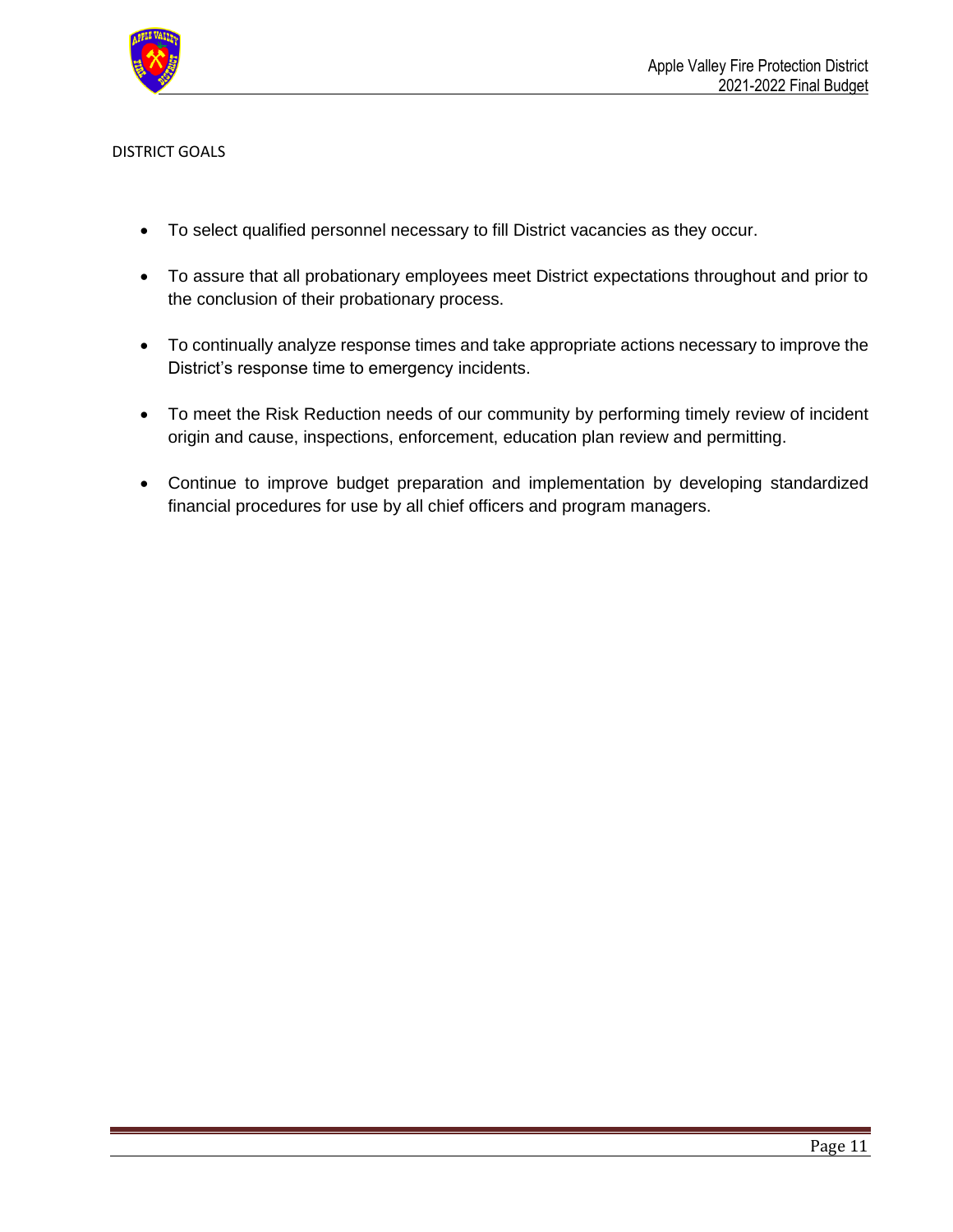

### <span id="page-12-0"></span>**BUDGET OVERVIEW**

The budget document is the Fire District's fiscal year financial plan. It is prepared by the Fire Chief and Finance Officer with input from all program managers and Board Finance Committee members. Approval requires a majority vote of the Fire District Board of Directors.

The District's FY 2021-22 budget covers the period from July 1, 2021 through June 30, 2022. The Final General Fund budget shows \$14.42 million in budgeted revenues, \$14.57 million in expenditures and Transfers.

The budget was developed with the District's overall mission in mind:

#### **Mission Statement**

It shall be the mission of the Apple Valley Fire Protection District to enhance the quality of life for our citizens and visitors through the protection of life, property, and the environment from the effects of fire, health, and hazardous threats.

#### <span id="page-12-1"></span>**BUDGET PROCESS**

The District's overall budget process is a very collaborative one, with input provided from all levels of personnel. The Fire Chief and Finance Officer are responsible for directing this process. A brief timeline of the normal budget process is outlined below:

| <b>Date</b>               | <b>Function</b>                                                                                                                                              |
|---------------------------|--------------------------------------------------------------------------------------------------------------------------------------------------------------|
| January                   | Initial budget cycle timeline/plan is presented to the Fire Chief.                                                                                           |
| <b>February</b>           | Executive Staff & Program Managers and applicable personnel are<br>provided current year budget and year end estimates and complete<br>budget request forms. |
| <b>March</b>              | All budget requests are presented by Executive Staff & Program<br>Managers and reviewed by Finance and the Fire Chief                                        |
| <b>April</b>              | The Preliminary budget is developed and reviewed with the Executive<br>Staff and the Finance Committee.                                                      |
| May                       | Budget Workshop is conducted with the District Board.                                                                                                        |
| Mid-June                  | Preliminary budget and budget resolution are presented to the Board<br>for adoption.                                                                         |
| <b>Prior to September</b> | Submit the final budget and budget resolution to the Board for<br>adoption.                                                                                  |
| <b>Periodically</b>       | The budget is reviewed for potential adjustments which are brought to<br>the Board for consideration.                                                        |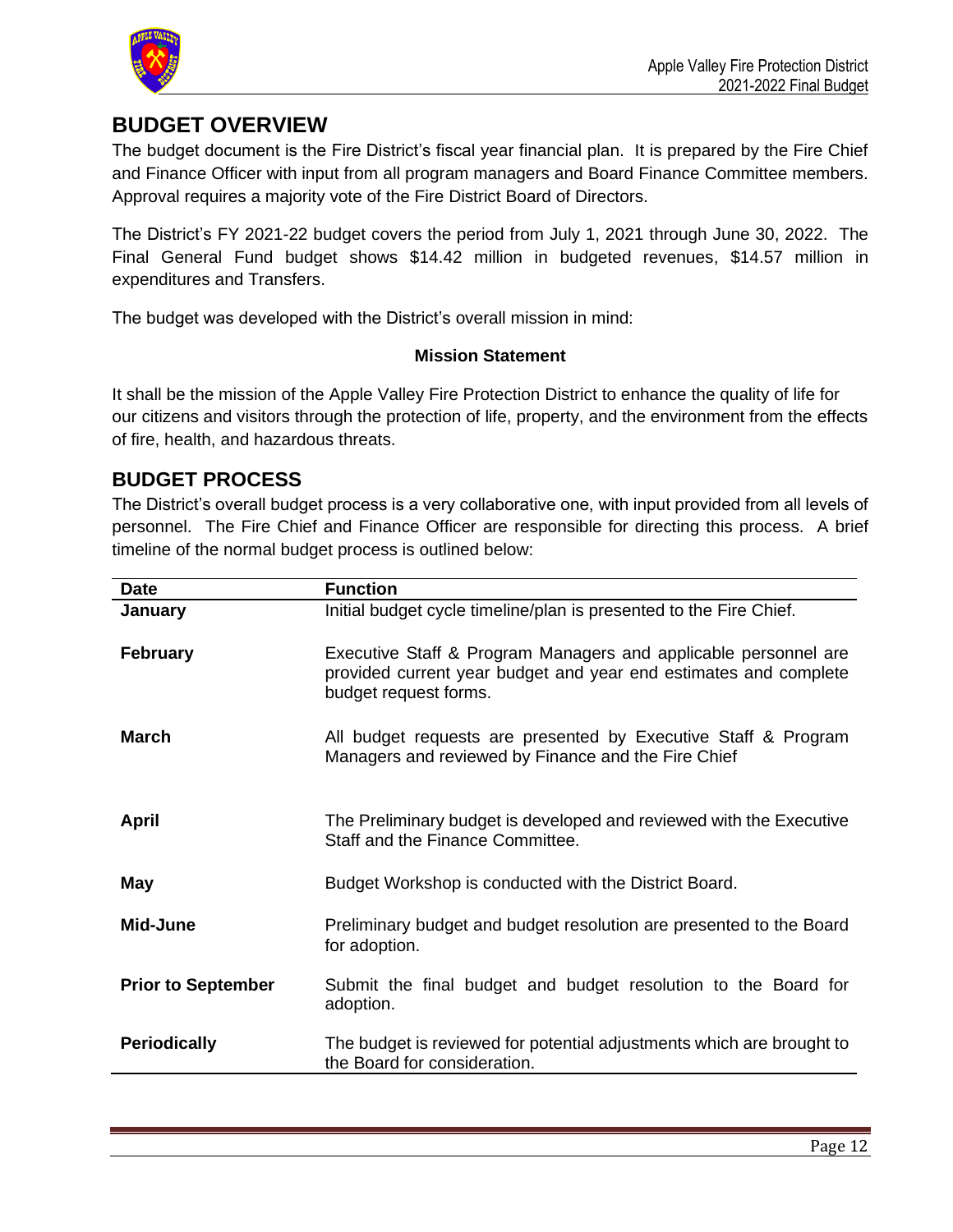

## <span id="page-13-0"></span>**FINANCIAL/BUDGET POLICIES**

#### <span id="page-13-1"></span>**BASIS OF BUDGETING**

The budgetary basis of accounting and the basis of accounting used by management for reporting purposes follow generally accepted accounting principles (GAAP), as applicable to government units. The Governmental Accounting Standards Board (GASB) is the accepted standard-setting body for establishing governmental accounting and financial reporting.

The FY 2021-22 Budget is presented using the modified-accrual basis of accounting. Revenues are recognized when they become measurable and available as current net assets. Measurable means that the amounts can be estimated, or otherwise determined. Available means that the amounts were collected during the reporting period or soon enough thereafter to be available to finance the expenditures accrued for the reporting period.

Because of governments' spending measurement focus, expenditure recognition for governmental funds excludes amounts represented by non-current liabilities. Because non-current liabilities do not affect net current assets, such long-term liabilities are not recognized as governmental fund type expenditures or fund liabilities.

#### <span id="page-13-2"></span>**BUDGET CONTROL**

The District's operating budget is adopted annually by the Board and all expenditures are controlled at the appropriation unit level (i.e. staffing expense, operating costs, administrative costs, capital outlays, debt service, and transfers). Any increase in total appropriation will be presented to the Board for approval. Transfers of appropriation between appropriation units, but within the total Board approved appropriation limit, may be approved by the District's Fire Chief and the Finance Officer with the exception of the following:

- Staffing Expenses all transfers of appropriation must be approved by the Board.
- Capital Outlays all transfers of appropriation must be approved by the Board.

#### <span id="page-13-3"></span>**GANN LIMIT**

The District's Gann Appropriation Limit for FY 2021-22 is established by District Resolution 21-009 in the amount of \$12.03 million. The District's FY 2021-22 estimated proceeds from property tax is \$7.9 million and is below the Gann limit.

#### <span id="page-13-4"></span>**PURCHASING POLICIES**

#### **Formal contracts**

Procurement in excess of \$20,000 shall be submitted to the Board of Directors for approval. Formal notices for bids shall be published 10 days prior to the bid opening date.

#### **Open Market**

Goods and supplies more than \$1,000 but less than \$20,000 shall be approved by the Fire Chief and all documentation supporting the service shall be submitted to process payments.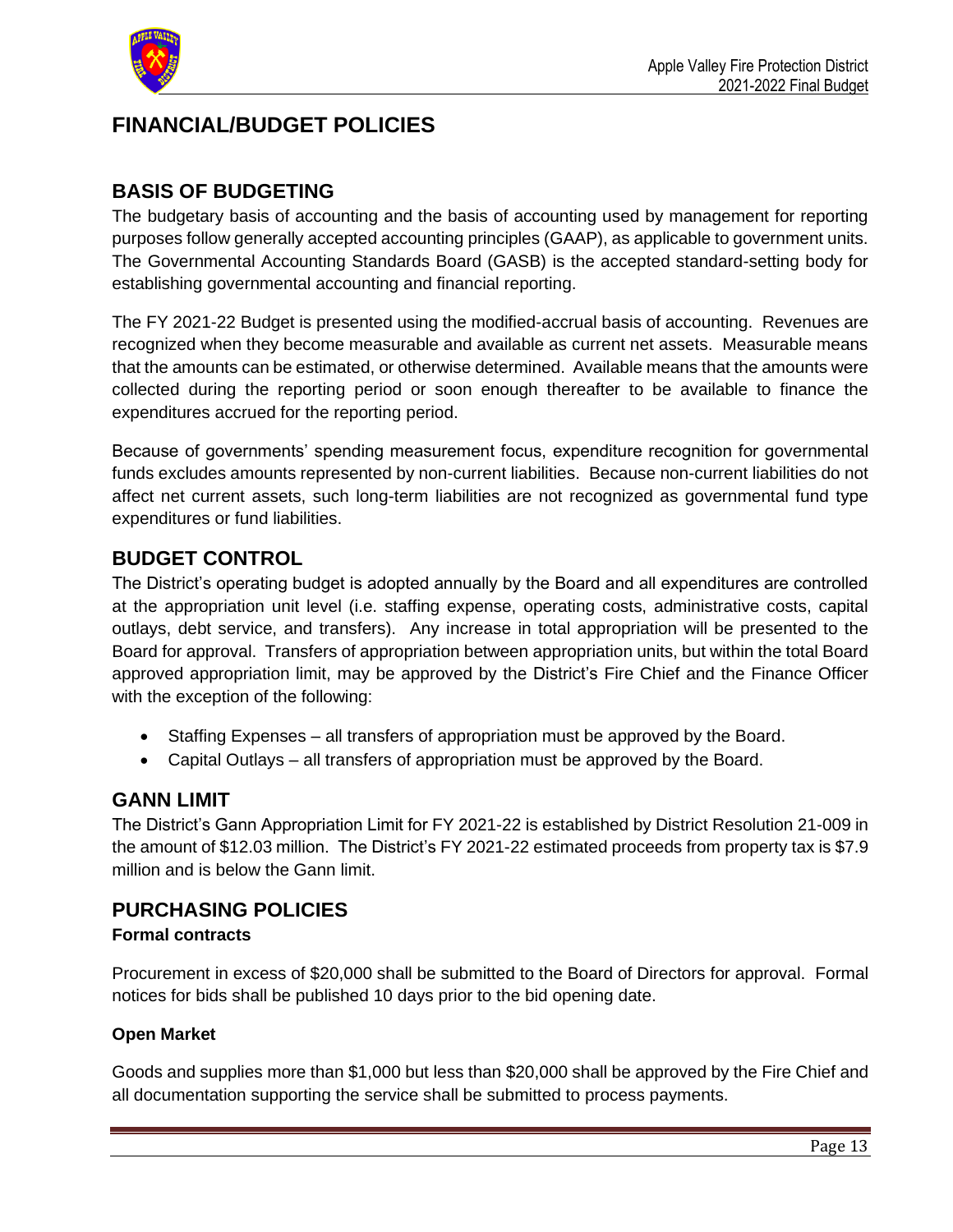

#### **Small Purchases**

The Finance Officer can make and approve small purchases up to \$1,500. Chief Officers can make and approve small purchases up to \$1,000 and Program Managers can make and approve small purchases up to \$100, depending upon appropriate programs.

#### **Budget Available**

A contract or purchase may only be initiated if sufficient funds are available from the proper budgetary accounts.

#### <span id="page-14-0"></span>**CAPITAL IMPROVEMENT PLAN**

The Capital Improvement Program is supported by the District's Capital Improvement Plan (CIP) Fund and the 5-year Capital Improvement Plan. The CIP fund is used for acquiring, constructing, repairing or equipping fire apparatus, equipment or public buildings, such as fire stations or fleet maintenance operations. The CIP plan includes a 5-year fiscal plan detailing the forecasting of revenues and matching the timing of anticipated capital expenditures.

Capital assets are intended to continue to be held or used for a period of more than two years, such as land, buildings, apparatus, furniture, and other equipment. Capital assets must have a minimum value greater than \$5,000, or a collective asset purchase of greater than \$12,500, and a useful life of more than 2 years. The Board must approve all capital asset acquisitions. Donated capital assets are recorded at estimated market value at the date of the donation.

#### <span id="page-14-1"></span>**GENERAL FUND RESERVE POLICY**

Many factors determine a jurisdiction's long-term fiscal health, but the single most important ingredient is developing and articulating clear fiscal policies before financial crises hit. Such policies will help avoid fiscal crisis; and they help the organization respond in a prudent manner during times of financial stress.

In 2001, the Apple Valley Fire Protection District Board of Directors adopted a General Fund Reserve Policy. The District established a Specific Reserve Policy goal of maintaining funds held in reserve for economic uncertainty to be ten percent (10%) of the total current fiscal year budgeted expenditures less planned capital expenditures for the same fiscal year with a minimum reserve of not less than seven percent (7%) of the total current fiscal year budgeted expenditures. The FY 2021-22 Final budget has committed \$1,369,114 of the projected General Fund Balance to be held for economic uncertainty. Overall, The District's General Fund Reserve Policy has allowed the District to establish, dedicate and maintain reserves annually to meet known and estimated future obligations.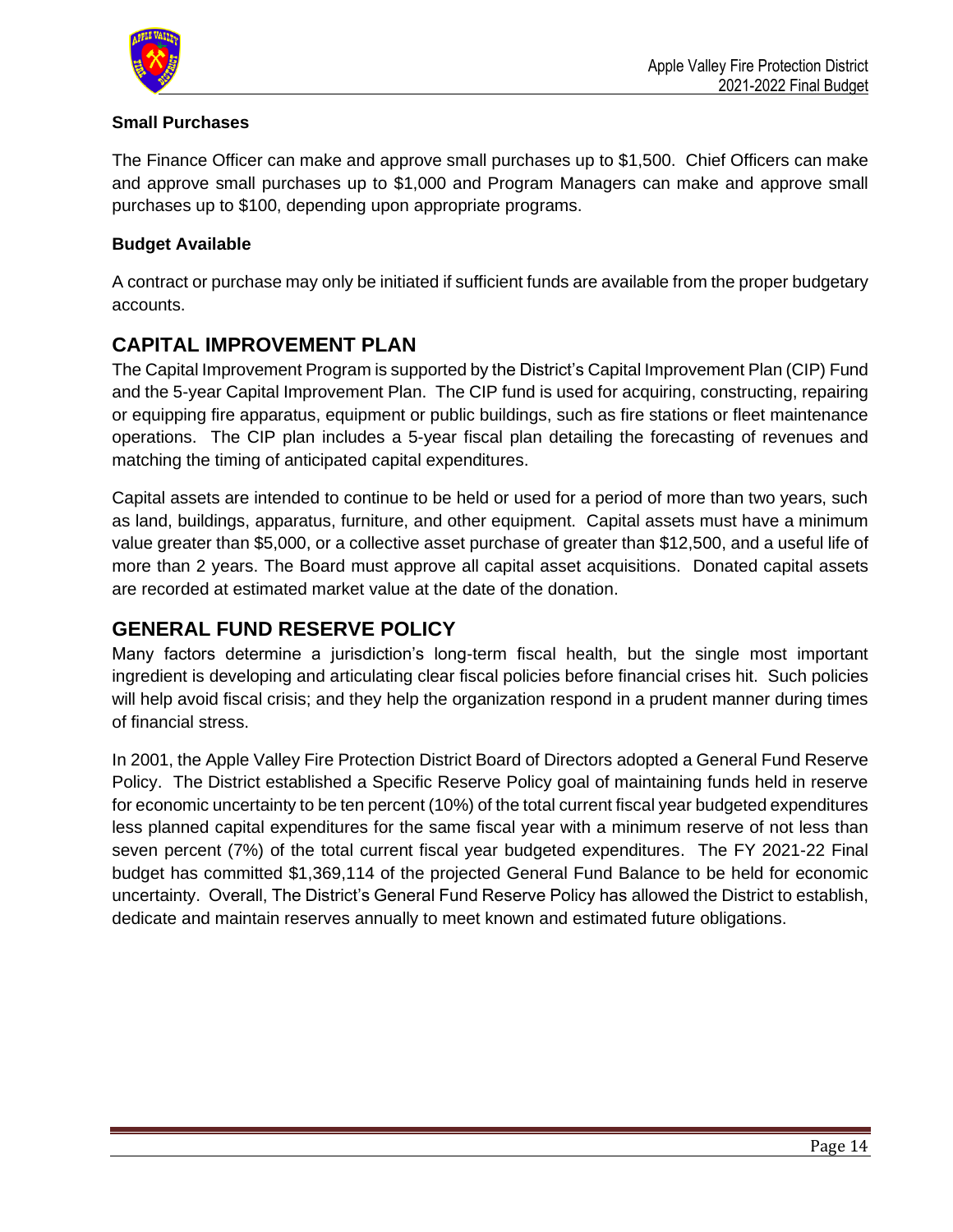

# <span id="page-15-1"></span><span id="page-15-0"></span>**BUDGET SUMMARY** General Fund Multi-Year Comparison

|                                         |                          |                          |                                          |                                                | <b>General Fund Multi-Year Comparison</b> | <b>Budget Analysis</b><br>2021-22 Final Budget                              |
|-----------------------------------------|--------------------------|--------------------------|------------------------------------------|------------------------------------------------|-------------------------------------------|-----------------------------------------------------------------------------|
|                                         | 2018-19<br><b>ACTUAL</b> | 2019-20<br><b>ACTUAL</b> | 2020-21<br><b>FINAL</b><br><b>BUDGET</b> | 2021-22<br><b>PRELIMINARY</b><br><b>BUDGET</b> | 2021-22 FINAL<br><b>BUDGET</b>            | <b>CHANGE</b><br><b>FROM 2021-22</b><br><b>PRELIMINARY</b><br><b>BUDGET</b> |
| <b>REV ENUES</b>                        |                          |                          |                                          |                                                |                                           |                                                                             |
| <b>Property Taxes</b>                   | 6,621,412                | 6,917,791                | 6,967,995                                | 7,751,950                                      | 7,963,835                                 | 211,885                                                                     |
| <b>Special Taxes</b>                    | 5,154,893                | 5,136,458                | 5,363,150                                | 5,353,000                                      | 5,353,000                                 |                                                                             |
| Intergovernmental                       | 681,888                  | 305,479                  | 638,000                                  | 400,000                                        | 400,000                                   |                                                                             |
| Use of Property and Money               | 292,192                  | 271,935                  | 326,000                                  | 295,000                                        | 295,000                                   |                                                                             |
| Charges for Services/Other Revenue      | 307,433                  | 254,764                  | 412,372                                  | 408,900                                        | 408,900                                   |                                                                             |
| <b>Total Revenues 13,057,818</b>        |                          | 12,886,427               | 13,707,517                               | 14,208,850                                     | 14,420,735                                | 211,885                                                                     |
| <b>EXPENDITURES</b>                     |                          |                          |                                          |                                                |                                           |                                                                             |
| <b>Staffing Expense</b>                 | 9,442,135                | 9,961,159                | 10,680,621                               | 11,315,505                                     | 11,513,448                                | 197,943                                                                     |
| <b>Operating Costs</b>                  | 1,596,802                | 1,757,160                | 1,906,873                                | 1,584,840                                      | 1,596,340                                 | 11,500                                                                      |
| <b>Administrative Costs</b>             | 686,354                  | 791,949                  | 769,994                                  | 798,305                                        | 800,747                                   | 2,442                                                                       |
| <b>Capital Expenditures</b>             | 29,422                   | 23,900                   |                                          |                                                |                                           |                                                                             |
| Debt Service                            | 8,555                    | 185,150                  | 350,029                                  | 10,200                                         | 10,200                                    |                                                                             |
| Total Expenditures 11,763,268           |                          | 12,719,318               | 13,707,517                               | 13,708,850                                     | 13,920,735                                | 211,885                                                                     |
| <b>Appropriations for Contingencies</b> |                          |                          |                                          |                                                |                                           |                                                                             |
| Total Appropriations 11,763,268         |                          | 12,719,318               | 13,707,517                               | 13,708,850                                     | 13,920,735                                | 211,885                                                                     |
| <b>Other Financing Sources (Uses)</b>   |                          |                          |                                          |                                                |                                           |                                                                             |
| Transfers In                            |                          | 411,406                  |                                          |                                                |                                           |                                                                             |
| Transfers Out (CIP)                     | (600,000)                | (500,000)                |                                          | (500,000)                                      | (650,000)                                 | (150,000)                                                                   |
| Proceeds from insured loss              |                          |                          |                                          |                                                |                                           |                                                                             |
| PASIS dividends                         |                          |                          |                                          |                                                |                                           |                                                                             |
| Proceeds from Sale of Assets            |                          |                          |                                          |                                                |                                           |                                                                             |
| <b>Total Other Financing Sources</b>    | (600,000)                | (88, 594)                |                                          | (500,000)                                      | (650,000)                                 | (150,000)                                                                   |

**(Uses)**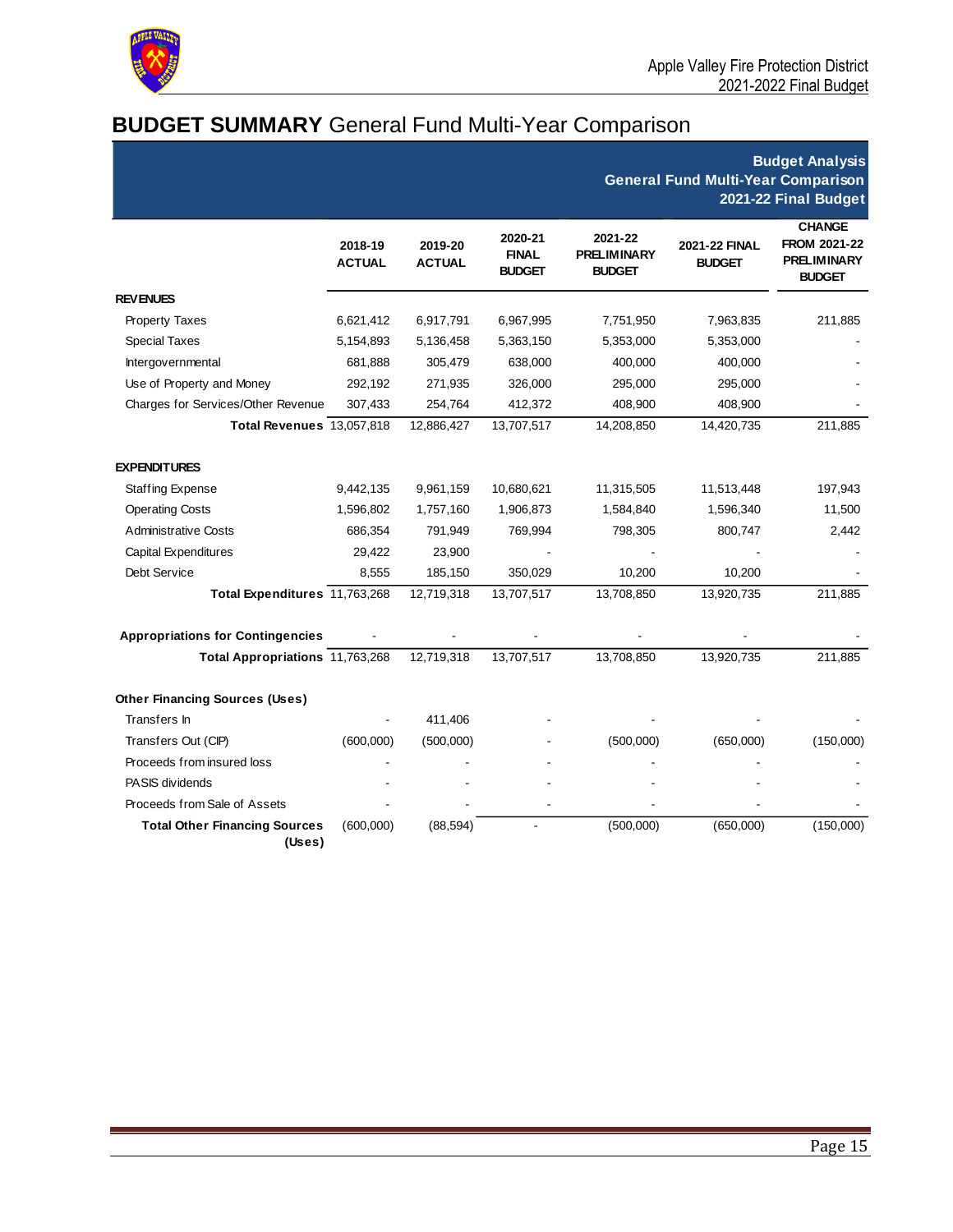



Revenues of \$14.42 million include \$7.96 million in property taxes, \$5.3 million in special taxes, \$.40 million for Intergovernmental (Strike Team reimbursement and Grants), \$0.41 million in charges for services/other revenue and \$0.29 million for use of property and money.



Expenditures of \$14.57 million include staffing expense, operating costs, and administrative costs to support the District in the delivery of fire protection, emergency medical and prevention services. This also includes an additional \$150 Thousand transfer to the CIP fund from prior year surplus in order to help offset rising costs in the CIP Fund. Staffing expense of \$11.5 million or 79 percent of all budgeted expenses are necessary to provide fire protection services, administration, and various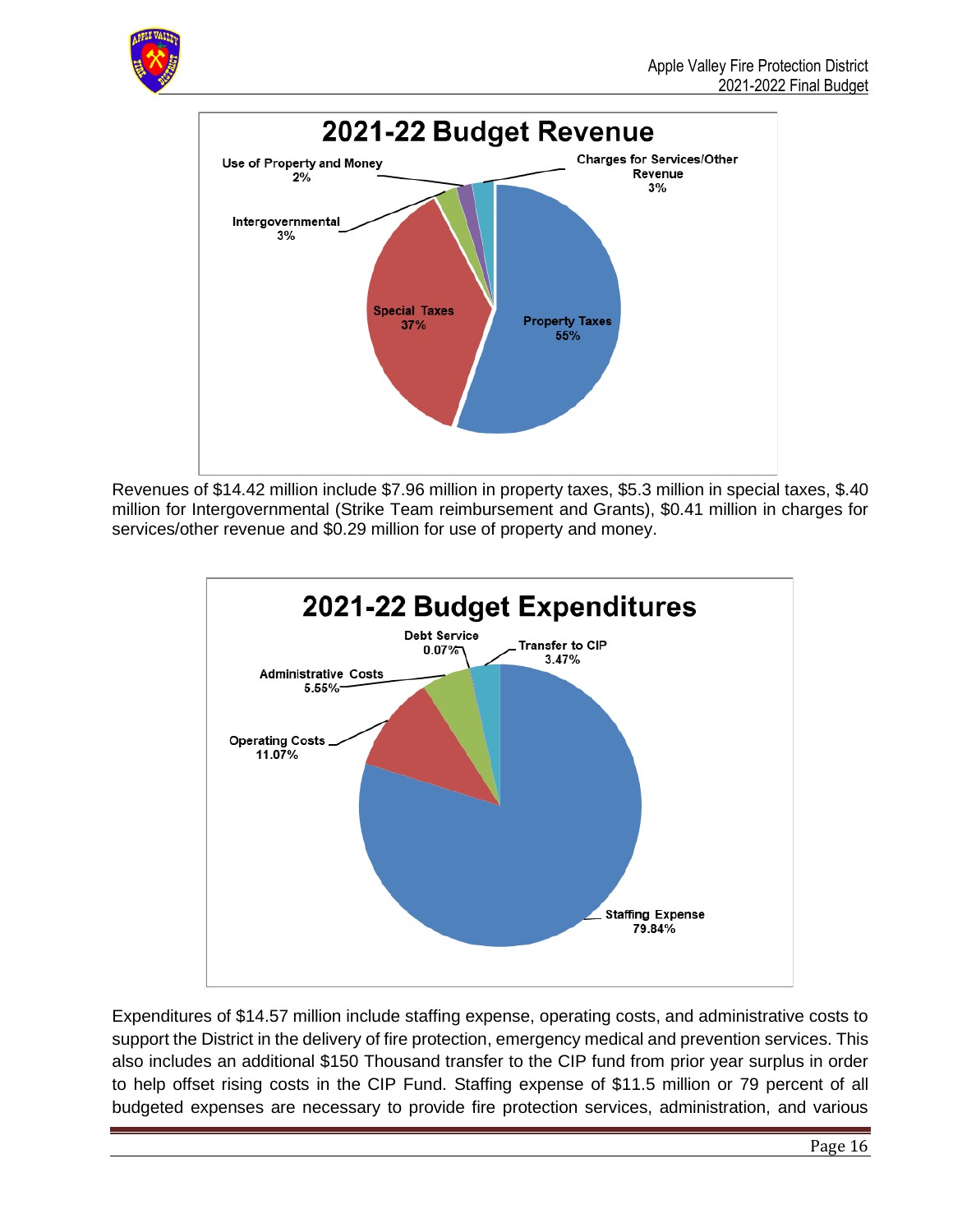

support services to the District. Operating costs of \$1.59 million or 11 percent of all budgeted expenses primarily includes materials and supplies, communications, general household supplies, equipment and equipment maintenance, facilities maintenance, as well as fuel and mileage. Administrative costs of \$0.8 million or 5 percent of all budgeted expenses primarily includes office expenses, professional services, memberships and publications, special department expense, training, transportation and travel, insurance, and utilities.

#### <span id="page-17-0"></span>**Revenue Analysis**

|                                    |                                                |                                          | <b>Budget Analysis</b><br><b>Revenue</b><br>2021-22 Final Budget |
|------------------------------------|------------------------------------------------|------------------------------------------|------------------------------------------------------------------|
|                                    | 2021-22<br><b>PRELIMINARY</b><br><b>BUDGET</b> | 2021-22<br><b>FINAL</b><br><b>BUDGET</b> | <b>CHANGE</b><br><b>FROM 2021-22</b><br><b>PRELIMINARY</b>       |
| <b>REVENUES</b>                    |                                                |                                          |                                                                  |
| <b>Property Taxes</b>              | 7,751,950                                      | 7.963,835                                | 211,885                                                          |
| <b>Special Taxes</b>               | 5,353,000                                      | 5,353,000                                |                                                                  |
| Intergovernmental                  | 400.000                                        | 400.000                                  |                                                                  |
| Use of Property and Money          | 295.000                                        | 295,000                                  |                                                                  |
| Charges for Services/Other Revenue | 408,900                                        | 408,900                                  |                                                                  |
| <b>Total Revenues</b>              | 14,208,850                                     | 14,420,735                               | 211,885                                                          |

Revenues of \$14.42 million are expected to increase overall by \$773 thousand from the 2020-21 budget. Property taxes at \$7.96 million are expected to perform better than expected in the midst of the COVID-19 Pandemic and rising house prices. The change reflects an increase of 3.5% in both the general tax levy and the supplemental tax levy from FY 2020-21 Actual Receipts. Additionally, RPTTF tax revenue received from the County of San Bernardino has increase by approximately 40% due to distribution methodology changes based on a recent appellate court decision*, City of Chula Vista v. Sandoval, 49 Cal.App.5th 539 (*2020).

Special tax revenue reflects an increase of 1.87% over the estimated 2020-21 receipts consistent with the consumer price index increase as prescribed in the terms of the Special Tax "Measure A" as approved by voters within the District. Property Tax Revenue for the 2021-22 Budget have been projected conservatively at 3.5% due to the COVID-19 Pandemic. Intergovernmental includes estimated strike team reimbursements. Charges for services/other revenue are budgeted to increase due to increased service activity within the Fleet Division. Other Charges for Services/Other revenues relate primarily cell tower and station rents, fees and permits for which budgeted amounts are projected based on rental agreements and estimated fees and permit activity.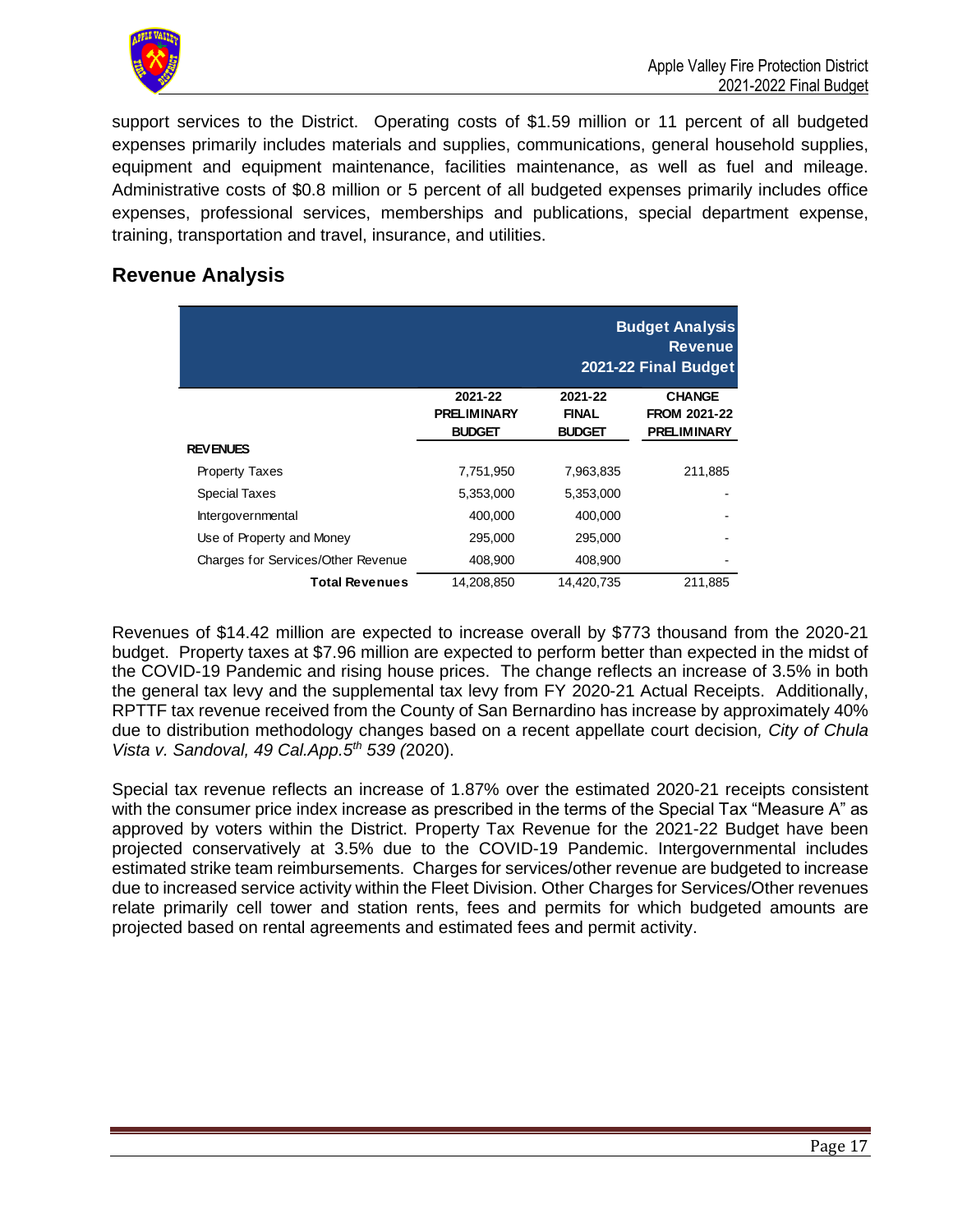

#### <span id="page-18-0"></span>**Expenditures Analysis**

|                           |                                                |                                          | <b>Budget Analysis</b><br><b>Expenditures</b><br>2021-22 Final Budget |
|---------------------------|------------------------------------------------|------------------------------------------|-----------------------------------------------------------------------|
|                           | 2021-22<br><b>PRELIMINARY</b><br><b>BUDGET</b> | 2021-22<br><b>FINAL</b><br><b>BUDGET</b> | <b>CHANGE</b><br><b>FROM 2021-22</b><br><b>PRELIMINARY</b>            |
| <b>EXPENDITURES</b>       |                                                |                                          |                                                                       |
| <b>Staffing Expense</b>   | 11,315,505                                     | 11,513,448                               | 197,943                                                               |
| <b>Operating Costs</b>    | 1,584,840                                      | 1,596,340                                | 11,500                                                                |
| Administrative Costs      | 798,305                                        | 800.747                                  | 2.442                                                                 |
| Debt Service              | 10.200                                         | 10.200                                   |                                                                       |
| Transfer to CIP           | 500,000                                        | 650,000                                  | 150,000                                                               |
| <b>Total Expenditures</b> | 14,208,850                                     | 14,570,735                               | 361,885                                                               |

Overall, expenditures, including contingencies, are increasing to \$14.57 million, an increase of \$863 thousand from the Fiscal Year 2020-21 Budget and an increase of \$361 thousand from the preliminary budget due to an additional \$150 thousand transfer to the CIP fund as well as rising personnel costs. Staffing expense, including salaries and benefits, is projected to increase \$831 thousand over the 2021 budget. In addition to current personnel costs, Staffing Expense includes an increase over 2020-21 of \$351 thousand in the required CalPERS unfunded pension liability payment due in FY 2021-22. Strike team reimbursements are estimated at \$300 thousand consistent with the FY 2020-21 budget.

The 2021-22 Budget includes a \$310 thousand decrease in operating costs due to the removal of one-time anticipated grant expenses that were budgeted in 2020-21.

Increases in 2021-22 Final budget administrative costs are due to anticipated higher professional service fees, training costs, insurance and utilities expense.

|                                               |                                                | <b>Other Financing Sources (Uses)</b> | <b>Budget Analysis</b><br>2021-22 Final Budget                              |
|-----------------------------------------------|------------------------------------------------|---------------------------------------|-----------------------------------------------------------------------------|
|                                               | 2021-22<br><b>PRELIMINARY</b><br><b>BUDGET</b> | 2021-22 FINAL<br><b>BUDGET</b>        | <b>CHANGE</b><br><b>FROM 2021-22</b><br><b>PRELIMINARY</b><br><b>BUDGET</b> |
| <b>Other Financing Sources (Uses)</b>         |                                                |                                       |                                                                             |
| Transfers In to General Fund for Expenditures |                                                |                                       |                                                                             |
| Transfers from General Fund to CIP Fund       | (500,000)                                      | (650,000)                             | (150,000)                                                                   |
| Transfers from DIF Fund to CIP Fund           |                                                |                                       |                                                                             |
| <b>Total Other Financing Sources (Uses)</b>   | (500,000)                                      | (650,000)                             | (150,000)                                                                   |

#### <span id="page-18-1"></span>**Other Financing Sources (Uses) Analysis**

The 2021-22 Final Budget includes a transfer of \$650 thousand from the General Fund to the CIP fund to fund Capital Projects. This is higher than the preliminary budget of \$500 thousand but a necessary addition in order to mitigate rising vehicle replacement costs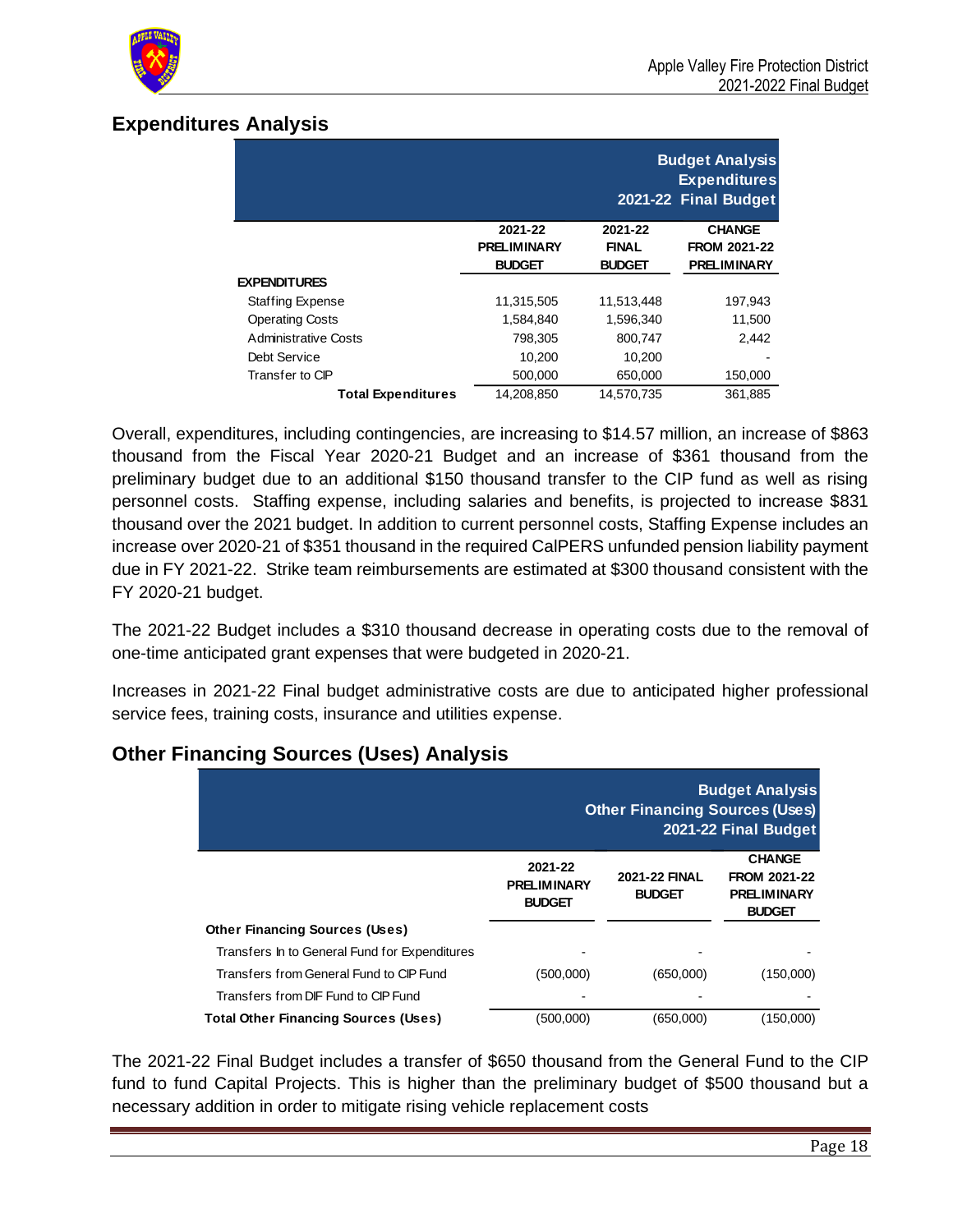

#### <span id="page-19-0"></span>**Fund Balance Analysis**

|                                      | <b>Budget Analysis Fund Balance All Funds</b><br>2021-22 Final Budget Budget |                          |                          |                                                |                                          |  |  |  |  |  |
|--------------------------------------|------------------------------------------------------------------------------|--------------------------|--------------------------|------------------------------------------------|------------------------------------------|--|--|--|--|--|
|                                      | 2017-18<br><b>ACTUAL</b>                                                     | 2018-19<br><b>ACTUAL</b> | 2019-20<br><b>ACTUAL</b> | 2021-22<br><b>PRELIMINARY</b><br><b>BUDGET</b> | 2021-22<br><b>FINAL</b><br><b>BUDGET</b> |  |  |  |  |  |
| Committed                            |                                                                              |                          |                          |                                                |                                          |  |  |  |  |  |
| Petty Cash/Revolving Cash            | 2,250                                                                        | 2,250                    | 2,250                    | 2,250                                          | 2,250                                    |  |  |  |  |  |
| <b>Held for Economic Uncertainty</b> | 1,072,482                                                                    | 1,181,759                | 1,401,250                | 1,351,382                                      | 1,369,114                                |  |  |  |  |  |
| <b>Assigned</b>                      |                                                                              |                          |                          |                                                |                                          |  |  |  |  |  |
| Workers' Comp Reserve                | 600,000                                                                      | 600,000                  | 600,000                  | 600,000                                        | 600,000                                  |  |  |  |  |  |
| Equipment & Facilities               | 1,252,478                                                                    | 1,544,797                | 1,390,575                | 1,257,546                                      | 1,222,979                                |  |  |  |  |  |
| <b>Compensated Absences</b>          | 736,848                                                                      | 862,330                  | 736,848                  | 548,392                                        | 548,392                                  |  |  |  |  |  |
| Unassigned                           | 3,495,973                                                                    | 4,129,883                | 3,914,118                | 4,255,842                                      | 4,088,110                                |  |  |  |  |  |
| Ending Fund Balance at June 30       | 7,160,031                                                                    | 8,321,019                | 8,045,041                | 8,015,412                                      | 7,830,845                                |  |  |  |  |  |

The Governmental Accounting Standards Board (GASB) issued Statement 54, Fund Balance Reporting and Governmental Fund Type Definitions that went into effect June 30, 2011. As required by GASB Statement No. 54, the District has classified its fund balance into one of the five fund balance categories as follows:

**Non-spendable** – amounts that are not in a spendable form (such as inventory) or are required to be maintained intact (such as the corpus of an endowment fund).

The District currently does not have non-spendable fund balances.

**Restricted –** externally enforceable limitations on use, amounts constrained to specific purposes by their providers (such as creditors, grantors, bondholders, and higher levels of government), through debt covenants set by creditors, constitutional provisions, or by enabling legislation

• The District has a Development Impact Fees Fund which is separate from the General Fund. The Town of Apple Valley collects the fees from developers on behalf of the District through an MOU. The funds collected by the Town are passed through to the District quarterly. These funds may be used only for capital projects and capital acquisitions as outlined in the District's DIF Fee Nexus study. At June 30, 2021, the Development Impact Fees Fund balance is estimated to be \$149,691.

**Committed –** amounts constrained to specific purposes by a government itself, such as constraints imposed by Board resolution, amounts cannot be used for any other purpose unless the Board takes the same highest-level action to remove or change the constraint.

Petty Cash/Revolving Cash – the District currently has \$2,250 in committed fund balance as set by fiscal policy for the purpose of petty cash and revolving cash.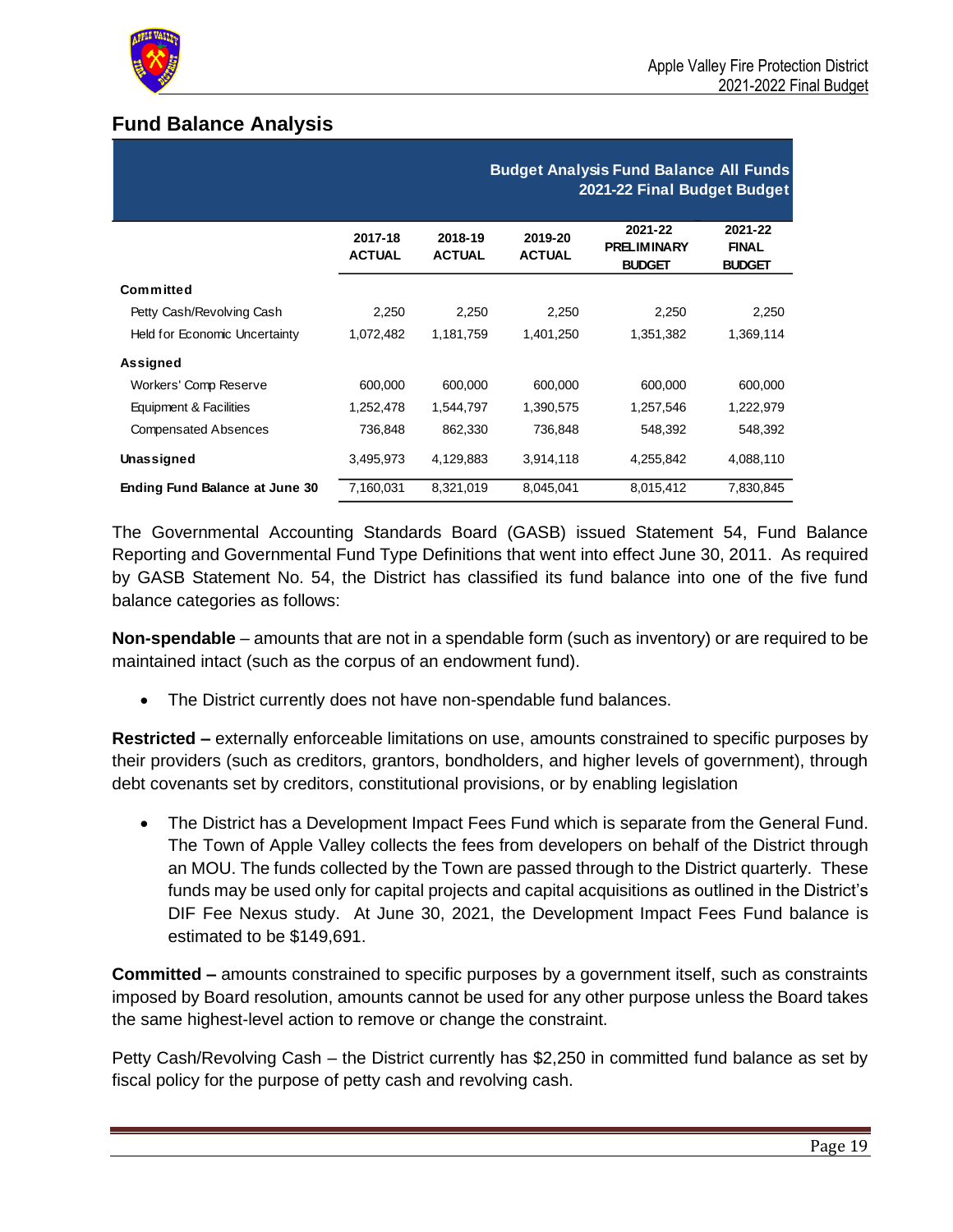

• Held for Economic Uncertainty – the District's 2021-22 Budget includes \$1,369,114 in committed fund balance as set by resolution to hold 10% of the 2021-22 Budgeted expenditures, less expenditures for Capital Improvements, for said reserves. It should be noted that with the economic uncertainty presented by the pandemic COVID-19 impacts, the decision to not engage in capital improvement expenditures in this fiscal year increases the available fund resources.

**Assigned** – amounts a government intends to use for a specific purpose; intent can be expressed by the governing body or by an official or body to which the governing body delegates the authority.

- Worker's Comp Reserve the District currently has \$600,000 in assigned fund balance for its Worker's Comp Reserve due to its outstanding worker's comp liabilities from claims originating under a prior joint powers authority which was dissolved on June 30, 2015.
- Compensated Absences at June 30, 2020, the District estimates \$548,392 in assigned fund balance for compensated absence liabilities. This amount is the June 30, 2022 budgeted balance which represents 67% of total compensated absences and employee accrued leave balances at June 30, 2020. The amount is an estimate.
- Equipment and Facilities The General Fund balance shows \$650 thousand designated to be transferred to the Capital Improvements Fund in 2021-22.
- Capital Improvement Fund at June 30, 2020, the District's Capital Improvement Fund balance was \$1,388,575 which is designated for equipment and facilities under the District's Capital Improvement Plan. The District's 2021-22 Budget projected ending Capital Improvement fund balance is \$1,222,979.

**Unassigned –** amounts that are available for any purpose; these amounts are reported only in the general fund.

The District's FY 2021-22 General Fund Budget has \$4.08 million in unassigned fund balance as this fund balance is not classified in any other fund balance classification.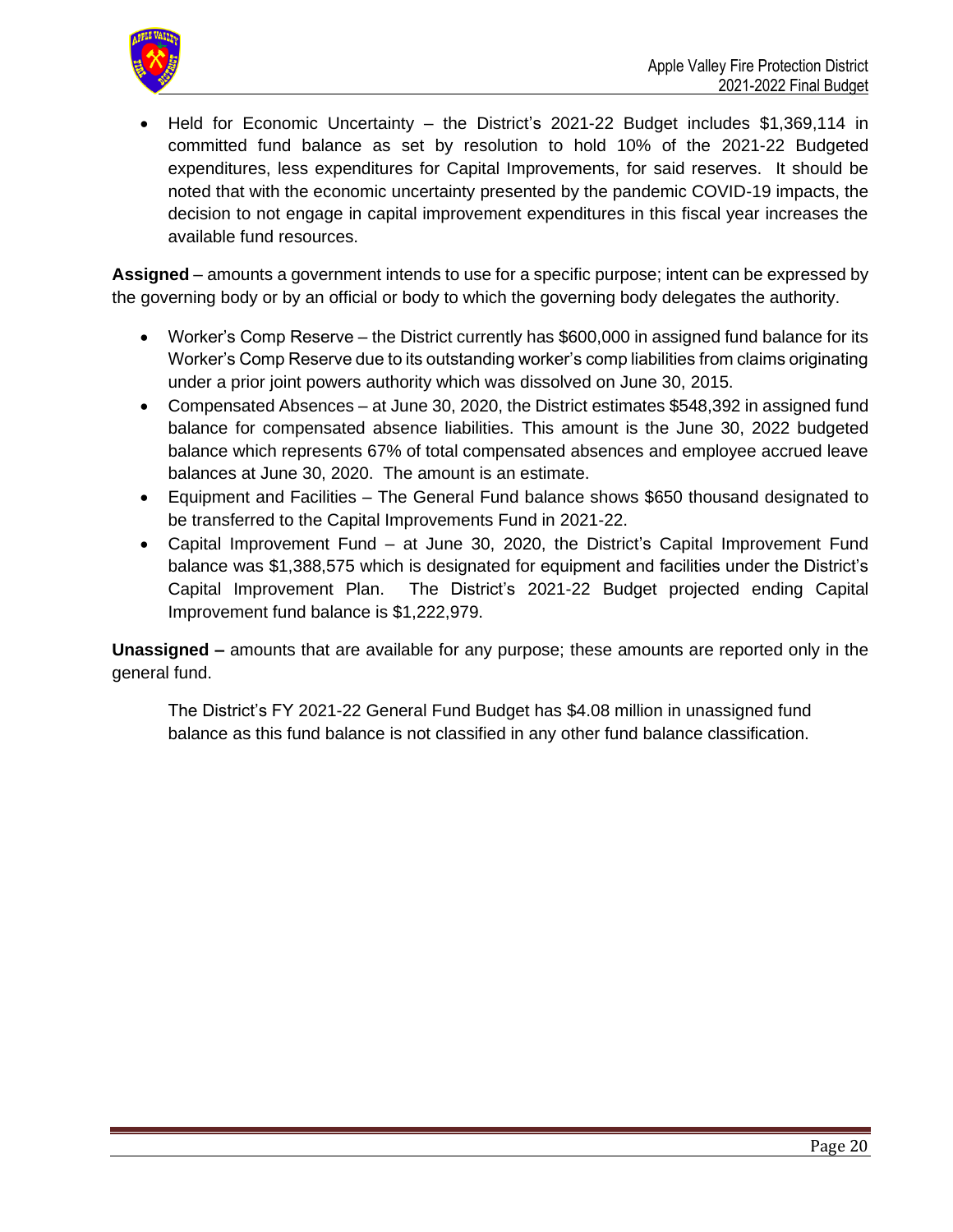

# <span id="page-21-0"></span>**Capital Improvement Plan Fund**

#### **Budget Analysis CIP Fund Multi-Year Comparison 2021-22 Final Budget**

|                                                | 2018-19<br><b>ACTUAL</b> | 2019-20<br><b>ACTUAL</b> | 2020-2021<br><b>FINAL</b><br><b>BUDGET</b> | 2021-22<br><b>PRELIMINARY</b><br><b>BUDGET</b> | 2021-22 FINAL<br><b>BUDGET</b> | <b>CHANGE</b><br><b>FROM 2021-22</b><br><b>PRELIMINARY</b> |
|------------------------------------------------|--------------------------|--------------------------|--------------------------------------------|------------------------------------------------|--------------------------------|------------------------------------------------------------|
| <b>REVENUES</b>                                |                          |                          |                                            |                                                |                                |                                                            |
| Intergovernmental                              |                          |                          |                                            |                                                |                                |                                                            |
| Use of Property and Money                      | 2,502                    | 2,635                    | 2,000                                      | 2,000                                          | 2,000                          |                                                            |
| Sale of Fixed Assets                           |                          |                          |                                            | 60,000                                         | 60,000                         |                                                            |
| Reserves/Other Financing                       |                          |                          |                                            |                                                |                                |                                                            |
| <b>Total Revenues</b>                          | 2,502                    | 2,635                    | 2,000                                      | 62,000                                         | 62,000                         |                                                            |
| <b>EXPENDITURES</b>                            |                          |                          |                                            |                                                |                                |                                                            |
| <b>Administrative Costs</b>                    |                          |                          |                                            |                                                |                                |                                                            |
| Capital Expenditures                           | 303,817                  | 502,029                  |                                            | 695,029                                        | 879,596                        | 184,567                                                    |
| Debt Service                                   |                          |                          |                                            |                                                |                                |                                                            |
| <b>Total Expenditures</b>                      | 303,817                  | 502,029                  |                                            | 695,029                                        | 879,596                        | 184,567                                                    |
| <b>Other Financing Sources (Uses)</b>          |                          |                          |                                            |                                                |                                |                                                            |
| Transfers In                                   | 600,000                  | 752,500                  |                                            | 500,000                                        | 650,000                        | 150,000                                                    |
| <b>Transfers Out</b>                           |                          | (411, 406)               |                                            |                                                |                                |                                                            |
| <b>Total Other Financing Sources</b><br>(Uses) | 600,000                  | 341,094                  | $\blacksquare$                             | 500,000                                        | 650,000                        | 150,000                                                    |
| Net Change in Fund Balance                     | 298,685                  | (158, 300)               | 2,000                                      | (133,029)                                      | (167, 596)                     |                                                            |
| <b>Beginning Fund Balance</b>                  | 1,248,190                | 1,546,875                | 1,388,575                                  | 1,390,575                                      | 1,390,575                      |                                                            |
| <b>Ending Fund Balance</b>                     | 1,546,875                | 1,388,575                | 1,390,575                                  | 1,257,546                                      | 1,222,979                      |                                                            |

The Capital Improvement Plan (CIP) Fund represents the capital needs for the District over a 15-year period. The 2021-22 budget includes \$695 thousand in planned capital expenditures. Capital expenditures are required to be approved by the District's Board of Directors.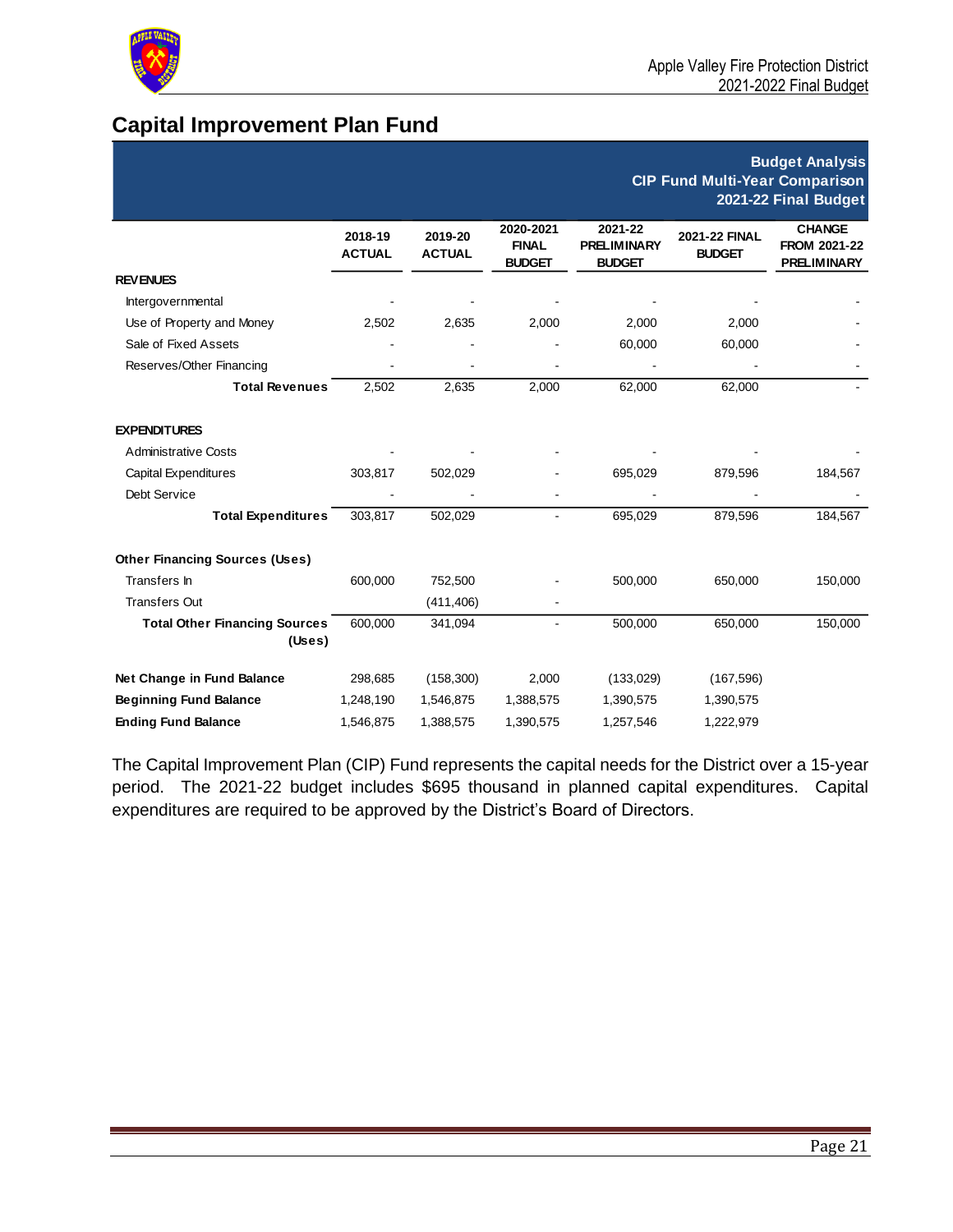

### <span id="page-22-0"></span>**Development Impact Fees Fund**

The Development Impact Fee (DIF) fund consists of fees collected by the Town of Apple Valley and forwarded to the District for Development Impact Fees paid by developers for new development within the territory of the District. These revenues are legally restricted for the purpose of financing fire suppression facilities and equipment made necessary by the impacts of development.

|                                                |                          |                          | <b>Budget Analysis</b><br>Developmental Impact Fund Multi-Year Comparison<br>2021-22 Final Budget |                                               |                                |                                                            |  |
|------------------------------------------------|--------------------------|--------------------------|---------------------------------------------------------------------------------------------------|-----------------------------------------------|--------------------------------|------------------------------------------------------------|--|
|                                                | 2018-19<br><b>ACTUAL</b> | 2019-20<br><b>ACTUAL</b> | 2020-21<br><b>FINAL</b><br><b>BUDGET</b>                                                          | 2021-22<br><b>PRELMINARY</b><br><b>BUDGET</b> | 2021-22 FINAL<br><b>BUDGET</b> | <b>CHANGE</b><br><b>FROM 2020-21</b><br><b>PRELIMINARY</b> |  |
| <b>REVENUES</b>                                |                          |                          |                                                                                                   |                                               |                                |                                                            |  |
| Use of Property and Money                      | 796                      | 981                      | 700                                                                                               | 700                                           | 700                            |                                                            |  |
| Charges for Services/Other Revenue             | 166,957                  | 55,325                   | 50,000                                                                                            | 50,000                                        | 50,000                         |                                                            |  |
| <b>Total Revenues</b>                          | 167,753                  | 56,306                   | 50,700                                                                                            | 50,700                                        | 50,700                         |                                                            |  |
| <b>EXPENDITURES</b>                            |                          |                          |                                                                                                   |                                               |                                |                                                            |  |
| <b>Total Expenditures</b>                      |                          |                          |                                                                                                   |                                               |                                |                                                            |  |
| <b>Other Financing Sources (Uses)</b>          |                          |                          |                                                                                                   |                                               |                                |                                                            |  |
| <b>Transfers Out</b>                           |                          | 252,500                  |                                                                                                   |                                               |                                |                                                            |  |
| <b>Total Other Financing Sources</b><br>(Uses) |                          | 252,500                  |                                                                                                   |                                               |                                |                                                            |  |
| Net Change in Fund Balance                     | 167,753                  | (196, 194)               | 50,700                                                                                            | 50,700                                        | 50,700                         |                                                            |  |
| <b>Beginning Fund Balance</b>                  | 127,432                  | 295,185                  | 98,991                                                                                            | 149,691                                       | 149,691                        |                                                            |  |
| <b>Ending Fund Balance</b>                     | 295,185                  | 98,991                   | 149,691                                                                                           | 200,391                                       | 200,391                        |                                                            |  |

Developer Impact Fees (DIF) revenues are paid to the District by the Town of Apple Valley. 2021-22 budget includes an estimated revenue of interest and DIF payments received from the Town of Apple Valley. No anticipated expenditures are anticipated for this Fund in the 2021-22 Budget.

The Districts' Development Impact fees study was performed in 2006 and implemented in 2007.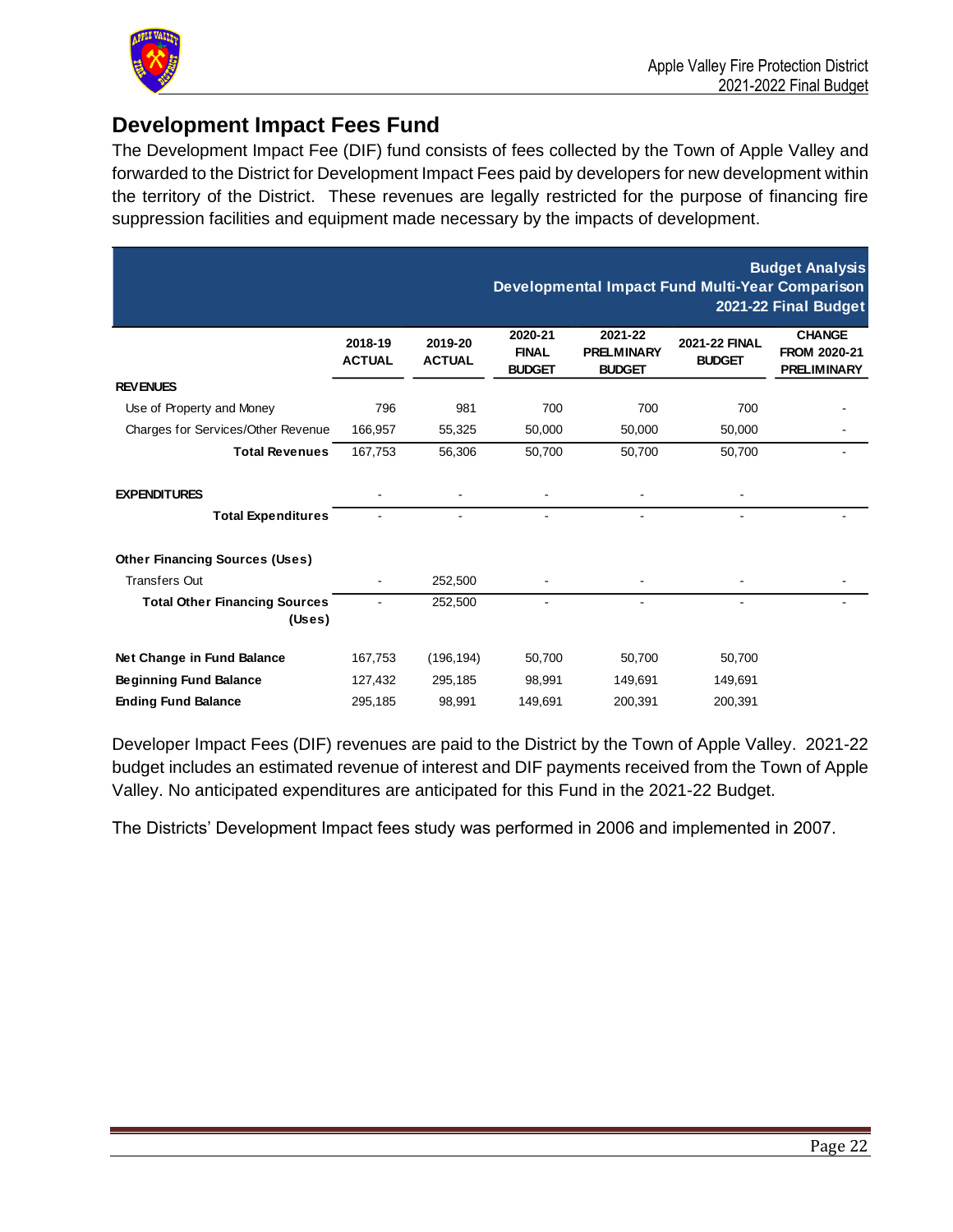

# <span id="page-23-0"></span>**BUDGET – ALL FUNDS**

|                                             |                          |                          |                                          |                                                |                                          | <b>Budget Analysis</b><br>All Funds Multi-Year Comparison<br>2021-22 Final Budget |
|---------------------------------------------|--------------------------|--------------------------|------------------------------------------|------------------------------------------------|------------------------------------------|-----------------------------------------------------------------------------------|
|                                             | 2018-19<br><b>ACTUAL</b> | 2019-20<br><b>ACTUAL</b> | 2020-21<br><b>FINAL</b><br><b>BUDGET</b> | 2021-22<br><b>PRELIMINARY</b><br><b>BUDGET</b> | 2021-22<br><b>FINAL</b><br><b>BUDGET</b> | <b>CHANGE</b><br><b>FROM 2021-22</b><br><b>PRELIMINARY</b>                        |
| <b>REVENUES</b>                             |                          |                          |                                          |                                                |                                          |                                                                                   |
| <b>Property Taxes</b>                       | 6,621,412                | 6,917,791                | 6,967,995                                | 7,751,950                                      | 7,963,835                                | 211,885                                                                           |
| <b>Special Taxes</b>                        | 5,154,893                | 5,136,458                | 5,363,150                                | 5,353,000                                      | 5,353,000                                |                                                                                   |
| Intergovernmental                           | 681,888                  | 305,479                  | 638,000                                  | 400,000                                        | 400,000                                  |                                                                                   |
| Use of Property and Money                   | 295,490                  | 275,551                  | 328,700                                  | 297,700                                        | 297,700                                  |                                                                                   |
| Charges for Services/Other Revenue          | 474,390                  | 310,090                  | 462,372                                  | 518,900                                        | 518,900                                  |                                                                                   |
| <b>Total Revenues</b>                       | 13,228,073               | 12,945,369               | 13,760,217                               | 14,321,550                                     | 14,533,435                               | 211,885                                                                           |
| <b>EXPENDITURES</b>                         |                          |                          |                                          |                                                |                                          |                                                                                   |
| <b>Staffing Expense</b>                     | 9,442,135                | 9,961,159                | 10,680,621                               | 11,315,505                                     | 11,513,448                               | 197,943                                                                           |
| <b>Operating Costs</b>                      | 1,596,802                | 1,757,160                | 1,906,873                                | 1,584,840                                      | 1,596,340                                | 11,500                                                                            |
| <b>Administrative Costs</b>                 | 686,354                  | 791,949                  | 769,994                                  | 798,305                                        | 800,747                                  | 2,442                                                                             |
| Debt Service                                | 8,555                    | 185,150                  | 350,029                                  | 10,200                                         | 10,200                                   |                                                                                   |
| <b>Total Expenditures</b>                   | 11,733,846               | 12,695,418               | 13,707,517                               | 13,708,850                                     | 13,920,735                               | 211,885                                                                           |
| <b>Capital Expenditures</b>                 | 333,239                  | 525,929                  |                                          | 695,029                                        | 879,596                                  | 184,567                                                                           |
| <b>Appropriations for Contingencies</b>     |                          |                          |                                          |                                                |                                          |                                                                                   |
| <b>Total Appropriations</b>                 | 12,067,085               | 13,221,347               | 13,707,517                               | 14,403,879                                     | 14,800,331                               | 396,452                                                                           |
| <b>Other Financing Sources (Uses)</b>       |                          |                          |                                          |                                                |                                          |                                                                                   |
| Transfers In                                | 550.000                  | 1,163,906                |                                          | 500.000                                        | 650.000                                  | 150,000                                                                           |
| <b>Transfers Out</b>                        | (550,000)                | (1, 163, 906)            |                                          | (500,000)                                      | (650,000)                                | (150,000)                                                                         |
| <b>Total Other Financing Sources (Uses)</b> |                          |                          |                                          |                                                |                                          |                                                                                   |
| Net Change in Fund Balance                  | 1,160,988                | (275, 978)               | 52,700                                   | (82, 329)                                      | (266, 896)                               |                                                                                   |
| <b>Beginning Fund Balance</b>               | 7,160,031                | 8,321,019                | 8,045,041                                | 8,097,741                                      | 8,097,741                                |                                                                                   |
| <b>Ending Fund Balance</b>                  | 8,321,019                | 8,045,041                | 8,097,741                                | 8,015,412                                      | 7,830,845                                |                                                                                   |